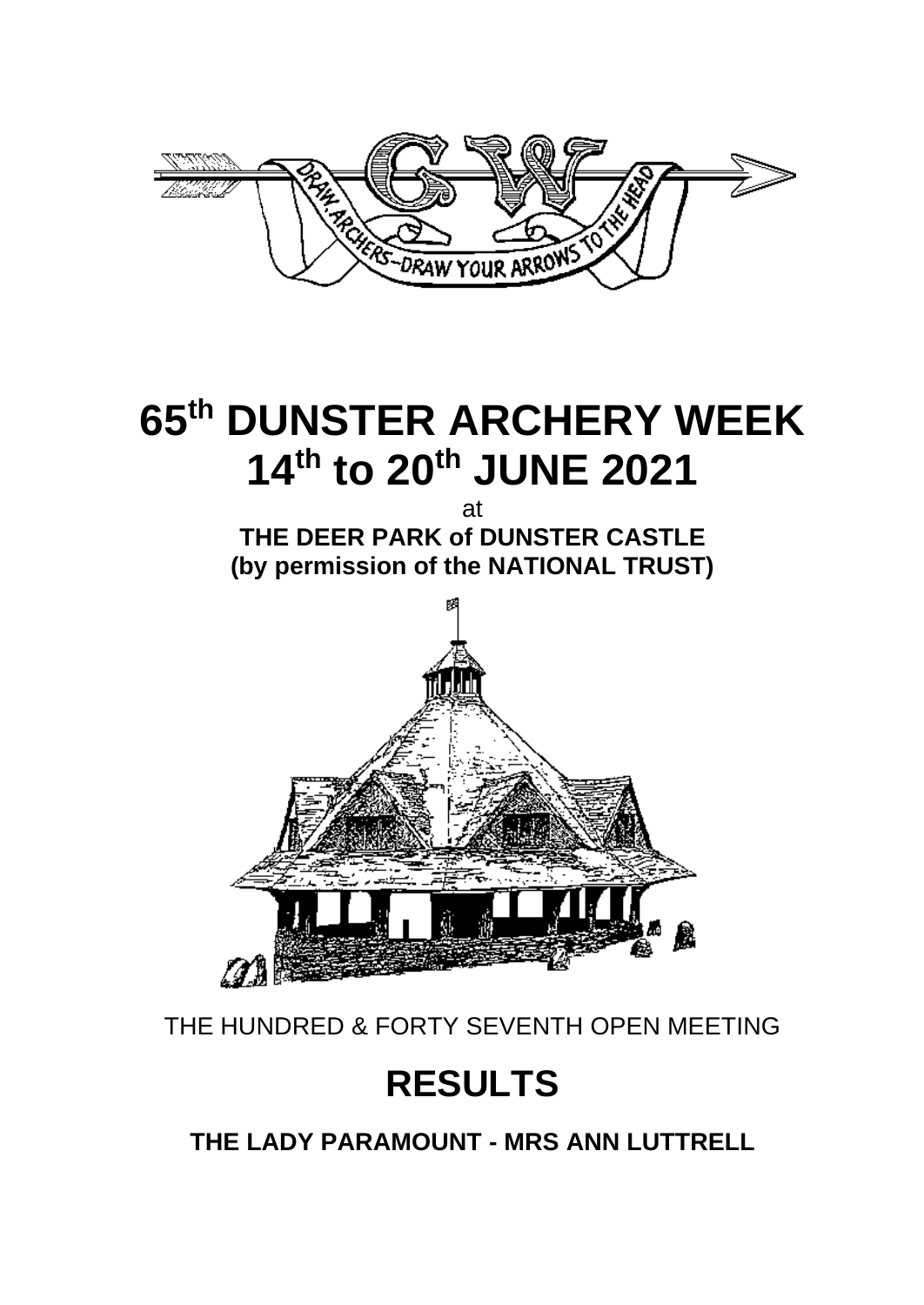# **THE GRAND WESTERN ARCHERY SOCIETY 147 th CHAMPIONSHIP MEETING**

**Held at the OLD PARK, DUNSTER CASTLE from June 14 th to June 20 th 2021**

### **GRAND WESTERN ARCHERY MEETING PRIZE LIST**

**LADIES**

**CHAMPION OF THE WEST Saira Chaudhry Exeter CoA First Visitor Recurve Julie Sharkey Stalybridge AC First GWAS Compound Mary Smith Bowmen of Hatch First Visitor Compound No Competitors First Visitor Compound No Competitors First GWAS Longbow Sophie Twigg Exmouth Archers First Visitor Longbow First Lady Barebow Karen Grassie Exeter CoA**

#### **GENTLEMEN**

**CHAMPION OF THE WEST Alexander Rowe Plymouth Uni First Visitor Recurve Peter Webb Malvern Archers First GWAS Compound First Visitor Compound Paul Birch Shenley & Loughton First GWAS Longbow Rob Twigg Exmouth Archers First Visitor Longbow Cliff Gadd<br>
First Gentleman Barebow Alan Holder First Gentleman Barebow Alan Holder Forest of Bere**

**GWAS Most Golds on the Double York or Hereford - Saira Chaudhry Exeter CoA**

#### **NOMINATED PAIRS**

**Recurve: GWAS Karen Williams & Tim Pratt Exmouth Archers Visitors Tammy Milsom & Peter Webb Compound: Open No Entries Congress 2 Congress 2 Congress 2 Congress 2 Congress 2 Congress 2 Congress 2 Congress 2 Congress 2 Congress 2 Congress 2 Congress 2 Congress 2 Congress 2 Congress 2 Congress 2 Congress 2 Congress 2 Congress 2 Congress 2 C** 

#### **RECURVE TEAMS**

**GWAS Visitors Karen Williams Julie Sharkey Andrew Hoyle Exmouth Jon Bennett Stalybridge AC Tim Pratt Chris Cooke**

**OPEN COMPOUND TEAM No Entries**

#### **VICTOR LUDORUM**

**Lady Recurve No Competitors Ladies Compound No Competitors**

**Gentlemen Recurve Lee Parsons Bowmen of Ina Gentlemen Compound No Competitors Ladies Longbow Sophie Twigg Exmouth Gentleman Longbow Rob Twigg Exmouth Ladies Barebow No Competitors No Competitors**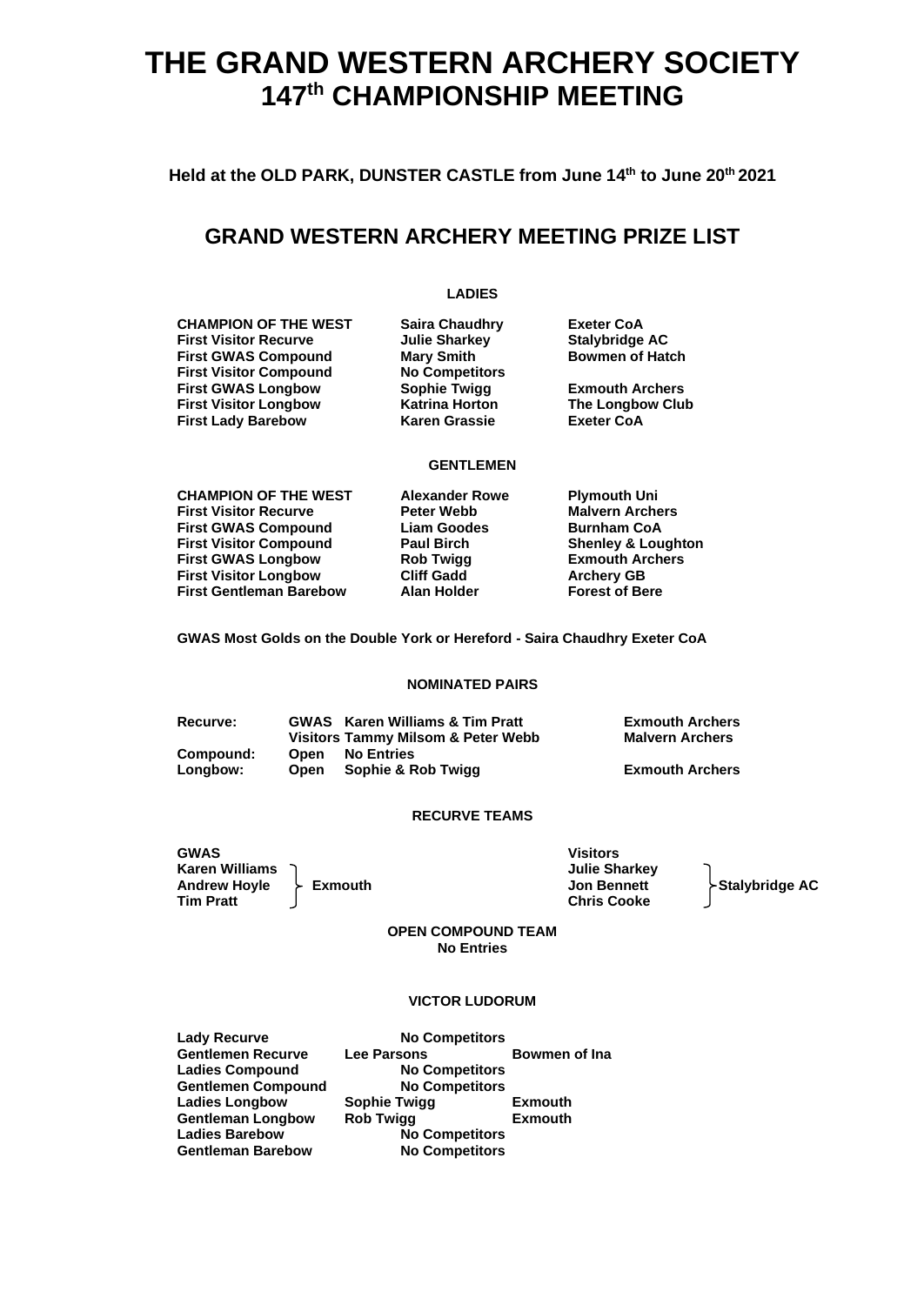# **WA 1440 ROUNDS MONDAY 14th JUNE 2021**

#### **Judges: Declan Ashworth, Paul Burden, Phil Collins, John Nunn & Susan Richards**

#### **Ladies WA1440 Gents Line**

| <b>Gentlemen Recurve</b> |                        | <b>Vis</b> | 70m        | 60m | 50 <sub>m</sub> | 30m         | <b>Score</b> | <b>Tens</b>    | X's                |
|--------------------------|------------------------|------------|------------|-----|-----------------|-------------|--------------|----------------|--------------------|
| 1 Lee Parsons            | B of Ina               |            | 262        | 321 | 292             | 324         | 1199         | 37             | 6                  |
| 2 Alexander Rowe         | Plymouth Uni           |            | 287        | 298 | 286             | 324         | 1195         | 33             | 14                 |
| 3 Peter Webb             | <b>Malvern Archers</b> | V          | 285        | 310 | 275             | 324         | 1194         | 32             | 13                 |
| 4 Mark Tottle            | <b>Puriton Gold</b>    |            | 276        | 299 | 275             | 302         | 1152         | 27             | 9                  |
| 5 Kieran Macey           | Deer Park A            |            | 246        | 301 | 270             | 321         | 1138         | 25             | 11                 |
| <b>6 Martin Preece</b>   | Wyre Forest CofA       | V          | 266        | 296 | 256             | 315         | 1133         | 23             | 8                  |
| 7 Don Rifflart           | Gosport Bowmen         | V          | 259        | 287 | 261             | 324         | 1131         | 22             | 7                  |
| 8 Gareth Thomas          | Sagittarii             |            | 264        | 300 | 238             | 316         | 1118         | 22             | 8                  |
| 9 Scott Potter           | Wyre Forest CofA       | V          | 266        | 291 | 231             | 296         | 1084         | 19             | 8                  |
| 10 Peter Brookes         | <b>Wellington B</b>    |            | 246        | 269 | 258             | 309         | 1082         | 13             | 0                  |
| 11 Kevin McInerney       | Wyre Forest CofA       | V          | 247        | 282 | 229             | 310         | 1068         | 13             | 0                  |
| 12 Nick Chubb            | Coastal A              |            | 256        | 258 | 230             | 304         | 1048         | 11             | 1                  |
| 13 Peter Richardson      | Paignton A             |            | 226        | 276 | 198             | 307         | 1007         | 15             | 5                  |
| 14 John Neusinger        | Wellington B           |            | 213        | 273 | 214             | 303         | 1003         | 19             | 5                  |
| 15 Edward Hill           | Wyre Forest CofA       | V          | 207        | 265 | 219             | 291         | 982          | 12             | 4                  |
| 16 Chris Cooke           | Stalybridge            | $\vee$     | 244        | 211 | 208             | 294         | 957          | 9              | 2                  |
| 17 Chris Hodgson-Bates   | Wyre Forest CofA       | V          | 233        | 234 | 208             | 274         | 949          | 7              | 1                  |
| 18 Nick Cowlishaw        | Yeo B                  |            | 218        | 251 | 158             | 256         | 883          | 10             | 4                  |
| 19 Neil Brown            | Gordano Valley A       |            | 197        | 233 | 164             | 283         | 877          | 15             | 3                  |
| 20 Mark Wragg            | Wyre Forest CofA       | V          | 259        | 287 | 261             | 324         | 846          | $\overline{7}$ | 5                  |
| 21 David Anderson        | Croesoswallt A         | V          | 189        | 219 | 143             | 266         | 817          | 9              | $\mathbf{1}$       |
| 22 Jonathan Bennett      | Stalybridge            | V          | 164        | 195 | 115             | 215         | 689          | 4              | 2                  |
| 23 Patrick Wright        | <b>Hertford CoA</b>    | V          | 271        | 170 | 8               | 8           | 457          | 4              | $\mathbf{1}$       |
| Gary Wilde               | Paignton A             |            | 128        | 118 | 0               | $\mathbf 0$ | 246          | $\mathbf{1}$   | Retd 6<br>0<br>doz |
| Mark Smith               | Bath A                 |            |            |     |                 |             |              | <b>DNS</b>     |                    |
| <b>Gentlemen Longbow</b> |                        | <b>Vis</b> | <b>70m</b> | 60m | 50 <sub>m</sub> | 30m         | <b>Score</b> | <b>Tens</b>    | X's                |
| 1 Rob Twigg              | Exmouth A              |            | 197        | 252 | 139             | 243         | 831          | 5              | 2                  |
| 2 Cliff Gadd             | ArcheryGB              |            | 182        | 222 | 180             | 242         | 826          | $\overline{7}$ | 3                  |
| 3 Kevin Macey            | Deer Park A            |            | 113        | 164 | 148             | 236         | 661          | 5              | 1                  |
| 4 Scott Williams         | Exmouth A              |            | 118        | 142 | 81              | 217         | 558          | $\overline{2}$ | 1                  |
| 5 Greg Jasper            | ArcheryGB              | V          | 76         | 142 | 73              | 211         | 502          | $\overline{2}$ | 1                  |
| 6 Jon Betts              | Margam A               | V          | 129        | 115 | 97              | 151         | 492          | $\mathbf{1}$   | 0                  |
| 7 Richard Hudson         | White Rose A           | V          | 94         | 80  | 84              | 204         | 462          | 1              | 0                  |
| 8 David Whitham          | White Rose A           | V          | 86         | 100 | 79              | 175         | 440          | 5              | 0                  |
| 9 Chris Eccles           | The Longbow Club       | V          | 31         | 94  | 89              | 180         | 394          | 4              | $0*$               |
| 10 Roger Sale            | ArcheryGB              | $\vee$     | 59         | 104 | 75              | 152         | 390          | 4              | 2                  |
| 11 Alan Robinson         | Minchinhampton         |            | 77         | 65  | 82              | 121         | 345          | 1              | 0                  |
| 12 Mike Beare            | Osprey A               |            | 67         | 73  | 38              | 133         | 311          | $\overline{2}$ | 1                  |
| 13 Christopher Quinn     | Exeter CoA             |            | 69         | 61  | 57              | 119         | 306          | 1              | 0                  |
| 14 Jeff Parsons          | Cheltenham A           |            | 35         | 40  | 30              | 85          | 190          | 1              | 0                  |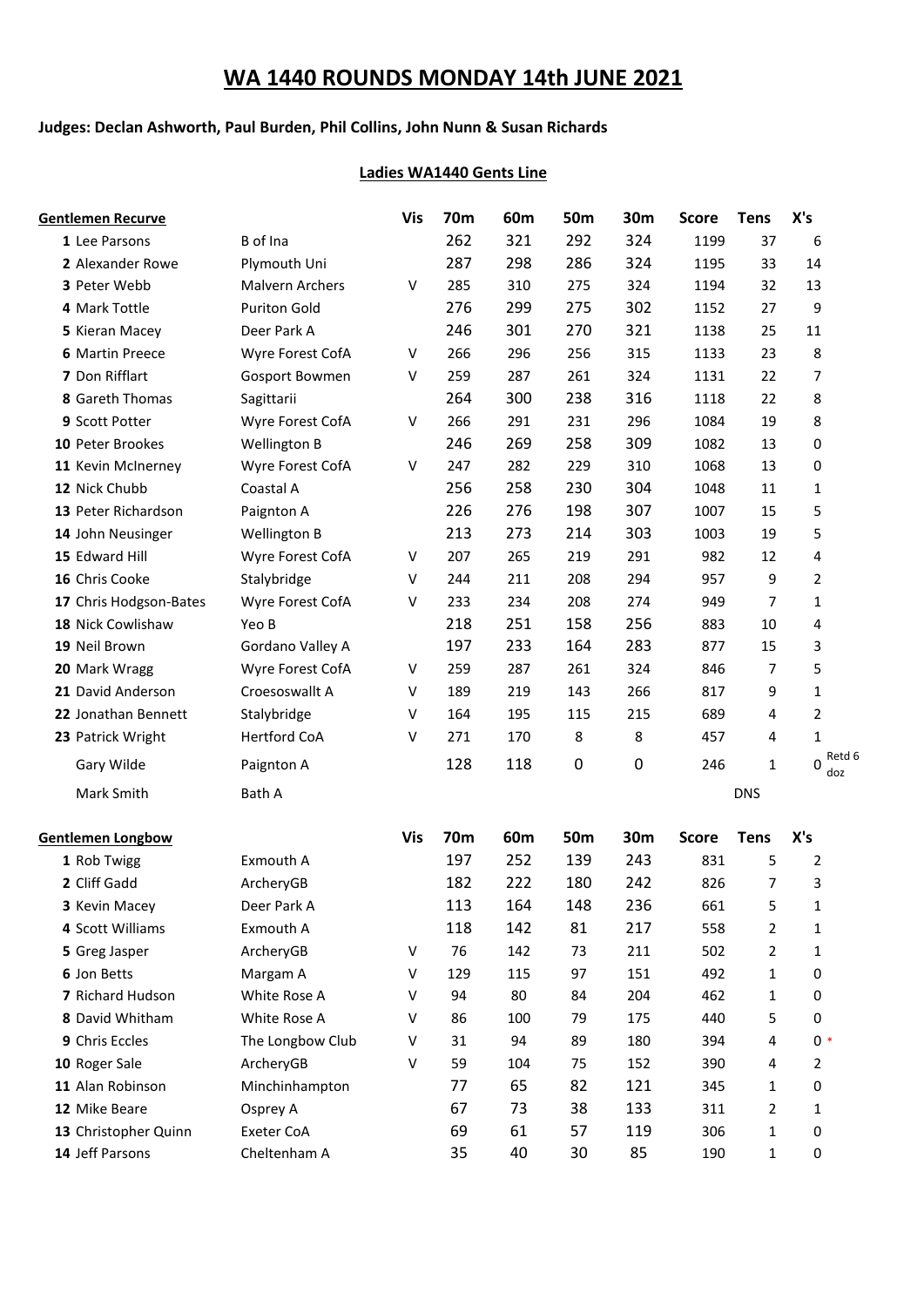| <b>Gentlemen Compound</b> |                        | <b>Vis</b> | 70m | 60m                        | 50m             | 30m       | <b>Score</b> | <b>Tens</b>    | X's                              |
|---------------------------|------------------------|------------|-----|----------------------------|-----------------|-----------|--------------|----------------|----------------------------------|
| 1 Liam Goodes             | <b>Burnham CoA</b>     |            | 323 | 340                        | 335             | 351       | 1349         | 74             | 39                               |
| 2 Neill Brown             | L.A.O.F.A.C.           | V          | 320 | 336                        | 328             | 347       | 1331         | 66             | 23                               |
| 3 Rikki Teml              | <b>Tockington A</b>    |            | 312 | 317                        | 306             | 347       | 1282         | 53             | 26                               |
| 4 Kevin Cassidy           | Forest of Bere B       | V          | 312 | 310                        | 315             | 339       | 1276         | 42             | 12                               |
| 5 Paul Birch              | Shenley & Loughton     | V          | 295 | 303                        | 300             | 341       | 1239         | 35             | 2                                |
| 6 Jeff Allan              | <b>Malvern Archers</b> | V          | 260 | 295                        | 261             | 336       | 1152         | 28             | 9                                |
| 7 Ian Chambers            | Fosse CoA              | V          | 201 | 255                        | 230             | 280       | 966          | 13             | 6                                |
| Daniel Allen              | <b>Bognor Regis AC</b> | V          |     |                            |                 |           |              | <b>DNS</b>     |                                  |
| <b>Gentlemen Barebow</b>  |                        | <b>Vis</b> | 70m | 60m                        | 50m             | 30m       | <b>Score</b> | <b>Tens</b>    | X's                              |
| 1 Steve Fowler            | <b>Exeter CoA</b>      |            | 203 | 274                        | 226             | 274       | 977          | 9              | 2                                |
| 2 Alan Holder             | Forest of Bere B       | $\vee$     | 162 | 246                        | 181             | 301       | 890          | 14             | 1                                |
| 3 Peter Hood              | Newnham AC             | $\vee$     | 227 | 238                        | 169             | 254       | 888          | 9              | 0                                |
| 4 Nigel Cam               | Forest of Bere B       | $\vee$     | 212 | 215                        | 133             | 232       | 792          | 7              | $\overline{2}$                   |
| 5 Phillip Rees            | <b>Exeter CoA</b>      |            | 118 | 119                        | 141             | 228       | 606          | $\overline{2}$ | 0                                |
| <b>Richard Hornsby</b>    | <b>Burnham CoA</b>     |            |     |                            |                 |           |              | <b>DNS</b>     |                                  |
|                           |                        |            |     | Dunster 1440 (Ladies Line) |                 |           |              |                |                                  |
| <b>Ladies Recurve</b>     |                        | <b>Vis</b> | 60m | 50m                        | 50m             | 30m       | <b>Score</b> | <b>Tens</b>    | X's                              |
| 1 Saira Chaudhry          | <b>Exeter CoA</b>      |            | 306 | 326                        | 263             | 321       | 1216         | 42             | 13                               |
| 2 Julie Sharkey           | Stalybridge            | $\vee$     | 293 | 311                        | 271             | 320       | 1195         | 21             | 6                                |
| 3 Lyn Anderson            | Croesoswallt A         | $\vee$     | 274 | 297                        | 253             | 307       | 1131         | 15             | 3                                |
| 4 Karen Williams          | Exmouth A              |            | 238 | 299                        | 267             | 316       | 1120         | 20             | 4                                |
| 5 Tammy Milsom            | <b>Malvern Archers</b> | V          | 261 | 288                        | 236             | 316       | 1101         | 20             | 6                                |
| 6 Alison Innes            | Bournemouth AC         |            | 267 | 276                        | 217             | 299       | 1059         | 12             | $1*$                             |
| 7 Karen Macey             | Deer Park A            |            | 215 | 243                        | 175             | 299       | 932          | 10             | $\overline{2}$                   |
| <b>Ladies Longbow</b>     |                        | <b>Vis</b> | 60m | <b>50m</b>                 | <b>50m</b>      | 30m       | <b>Score</b> | <b>Tens</b>    | X's                              |
| 1 Sheila Hudson           | White Rose A           | V          | 212 | 270                        | 211             | 280       | 973          | 5              | 3                                |
| 2 Sophie Twigg            | Exmouth A              |            | 161 | 202                        | 108             | 225       | 696          | $\overline{7}$ | $\mathbf{1}$                     |
| 3 Hannah Porter           | Coastal A              |            | 137 | 191                        | 108             | 242       | 678          | 4              | $0*$                             |
| 4 Katrina Horton          | The Longbow Club       | V          | 84  | 155                        | 55              | 181       | 475          | $\overline{2}$ | $\mathbf{1}$                     |
| 5 Mavis Reynolds          | Cheltenham A           |            | 90  | 113                        | 52              | 148       | 403          | $\overline{2}$ | 0                                |
| 6 Harriet Rutledge        | <b>Atkins Archers</b>  | $\vee$     | 65  | 89                         | 62              | 125       | 341          | $\overline{2}$ | $\mathbf{1}$                     |
| 7 Charlie Semmens         | <b>B</b> of the Tors   |            | 78  | 137                        | 19              | 97        | 331          | $\mathbf{1}$   | 0                                |
| <b>Ladies Compound</b>    |                        | <b>Vis</b> | 60m | 50 <sub>m</sub>            | 50 <sub>m</sub> | 30m       | <b>Score</b> | <b>Tens</b>    | X's                              |
| 1 Tipaporn Walker         | Atkins A               | $\sf V$    | 310 | 327                        | 286             | 325       | 1248         | 29             | 8                                |
| 2 Debbie Teml             | <b>Tockington A</b>    |            | 305 | 314                        | 287             | 328       | 1234         | 28             | 10                               |
| 3 Mary Smith              | <b>B</b> of Hatch      |            | 290 | 311                        | 263             | 313       | 1177         | 24             | 11                               |
| 4 Judith Martin           | Mid Somerset B         |            | 280 | 285                        | 257             | 313       | 1135         | 19             | 6                                |
| 5 Anne Lewin              | Coastal A              |            | 253 | 289                        | 233             | 187       | 962          | 20             | $\overline{7}$                   |
| Jeanette Holder           | Forest of Bere B       | V          | 288 | 330                        | 40              | $\pmb{0}$ | 658          | 18             | Retd 6<br>6<br>$\frac{1}{2}$ doz |
| Charlie Cassidy           | Forest of Bere B       | V          | 302 | 305                        | 0               | 0         | 607          | 10             | Retd 6<br>0<br>doz               |
| <b>Ladies Barebow</b>     |                        | <b>Vis</b> | 60m | <b>50m</b>                 | <b>50m</b>      | 30m       | <b>Score</b> | <b>Tens</b>    | X's                              |
| 1 Karen Grassie           | Exeter CoA             |            | 220 | 257                        | 167             | 281       | 925          | 11             | 4                                |
| 2 Jennifer Cam            | Forest of Bere B       | V          | 205 | 236                        | 134             | 244       | 819          | 5              | $\mathbf{1}$                     |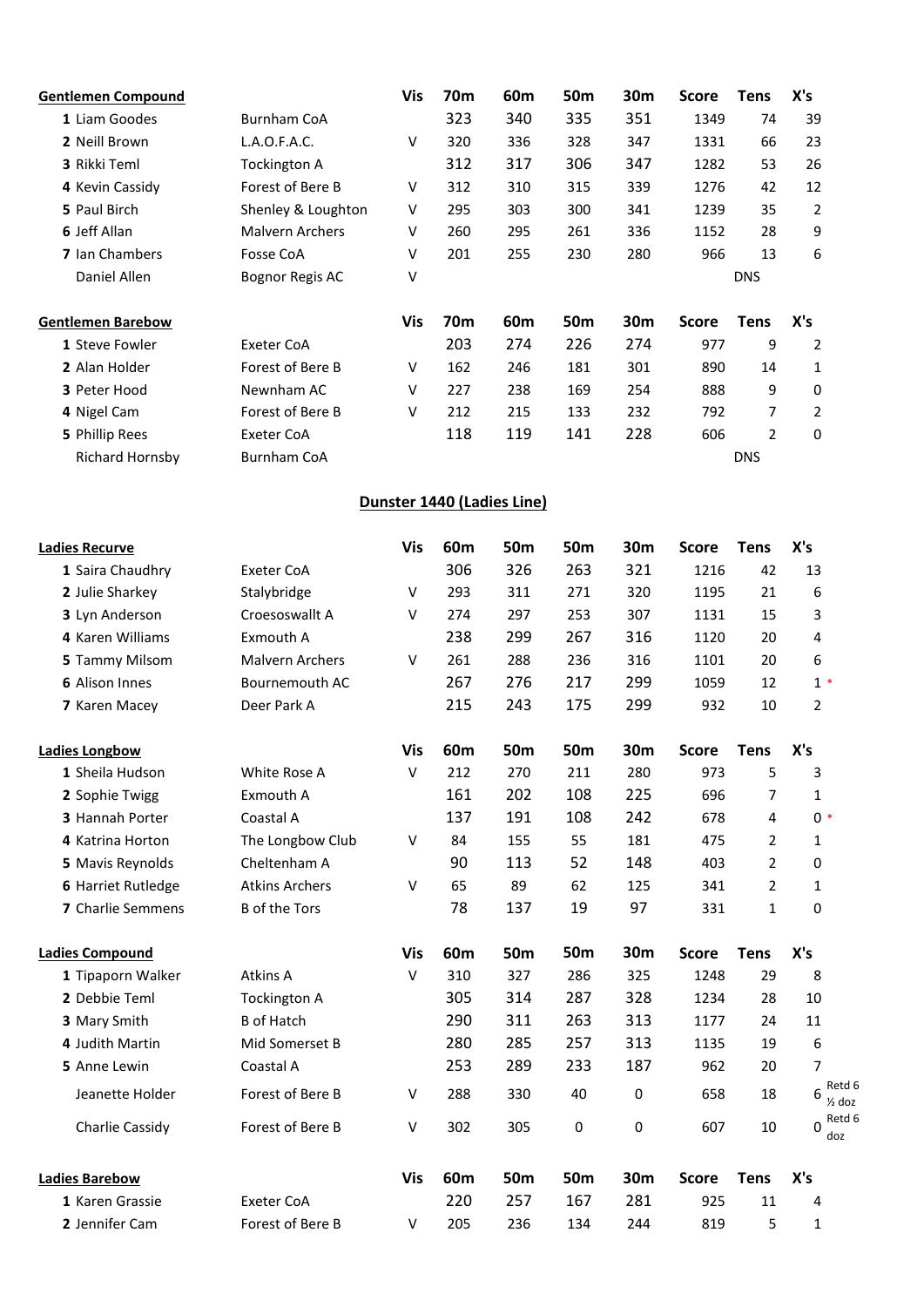# **ALBION ROUND TUESDAY 15th JUNE 2021**

#### **UK Record Status**

#### **Judges; Nick Nicholson, Phil Collins, John Cunningham, John Nunn & Pam Tonkin**

#### **Weather - warm and sunny with a light breeze**

| Gentlemen Recurve        |                         | <b>Hits</b> | <b>Score</b> | Golds |            |
|--------------------------|-------------------------|-------------|--------------|-------|------------|
| 1 Peter Webb             | <b>Malvern Archers</b>  | 108         | 876          | 68    |            |
| 2 Don Rifflart           | Gosport Bowmen          | 108         | 844          | 59    |            |
| 3 Tim Pratt              | Exmouth A               | 106         | 832          | 58    |            |
| 4 Colin Watts            | Fast & Loose            | 108         | 826          | 54    |            |
| 5 Tim Fleisig            | Atkins A                | 108         | 818          | 53    |            |
| 6 Peter Brookes          | <b>Wellington B</b>     | 108         | 800          | 46    |            |
| 7 Philip Short           | <b>Meriden</b>          | 108         | 792          | 43    |            |
| 8 Edward Hill            | Wyre Forest CofA        | 108         | 782          | 38    |            |
| 9 Nick Chubb             | Coastal A               | 95          | 763          | 48    |            |
| 10 Neil Smith            | Laleham AC              | 108         | 762          | 42    |            |
| 11 David Anderson        | Croesoswallt A          | 105         | 707          | 26    |            |
| <b>Brian Barber</b>      | Tonbridge A             | 0           | 0            | 0     | Retd 6 doz |
| <b>Gentlemen Longbow</b> |                         | <b>Hits</b> | <b>Score</b> | Golds |            |
| 1 Andy Mortimore         | <b>Sherwood Archers</b> | 94          | 500          | 11    |            |
| 2 Greg Jasper            | ArcheryGB               | 87          | 469          | 15    |            |
| 3 Alan Smith             | Newhaven AC             | 89          | 463          | 11    |            |
| 4 Christopher Chopping   | Exmouth A               | 83          | 425          | 7     | *          |
| 5 Sean Canham            | South Wilts AC          | 83          | 407          | 9     |            |
| <b>6 Keith Phelps</b>    | <b>B</b> of the Deans   | 79          | 363          | 10    | *          |
| 7 Paul Tuffs             | Bath A                  | 82          | 362          | 6     | *          |
| 8 Barry Gingell          | Gordano Valley A        | 74          | 352          | 7     |            |
| 9 Chris Eccles           | The Longbow Club        | 75          | 349          | 9     |            |
| 10 Robin Perry           | <b>Tockington A</b>     | 76          | 334          | 3     |            |
| 11 Richard Hudson        | White Rose A            | 72          | 334          | 8     | $\ast$     |
| 12 David Whitham         | White Rose A            | 73          | 319          | 4     |            |
| 13 Roger Sale            | ArcheryGB               | 69          | 315          | 5     |            |
| 14 Ron Floor             | Newhaven AC             | 76          | 286          | 2     |            |
| 15 Paul Hardy            | <b>Atkins Archers</b>   | 64          | 282          | 3     |            |
| 16 Tony Davis            | <b>Bowflights</b>       | 65          | 275          | 7     |            |
| 17 Peter Offin           | <b>B</b> of Danesfield  | 64          | 256          | 3     |            |
| 17 Alan Robinson         | Minchinhampton          | 64          | 256          | 3     |            |
| 19 Chris Cooke           | Stalybridge             | 60          | 254          | 5     |            |
| 20 Nick Walker           | <b>Atkins Archers</b>   | 55          | 235          | 5     |            |
| 21 John Gallop           | <b>Burnham CoA</b>      | 58          | 218          | 3     |            |
| 22 Jeff Parsons          | Cheltenham A            | 47          | 205          | 4     |            |
| 23 John Brewin           | Sherwood Archers        | 58          | 204          | 0     |            |
| 24 Albert Kirk           | Bowflight's AC          | 32          | 124          | 3     |            |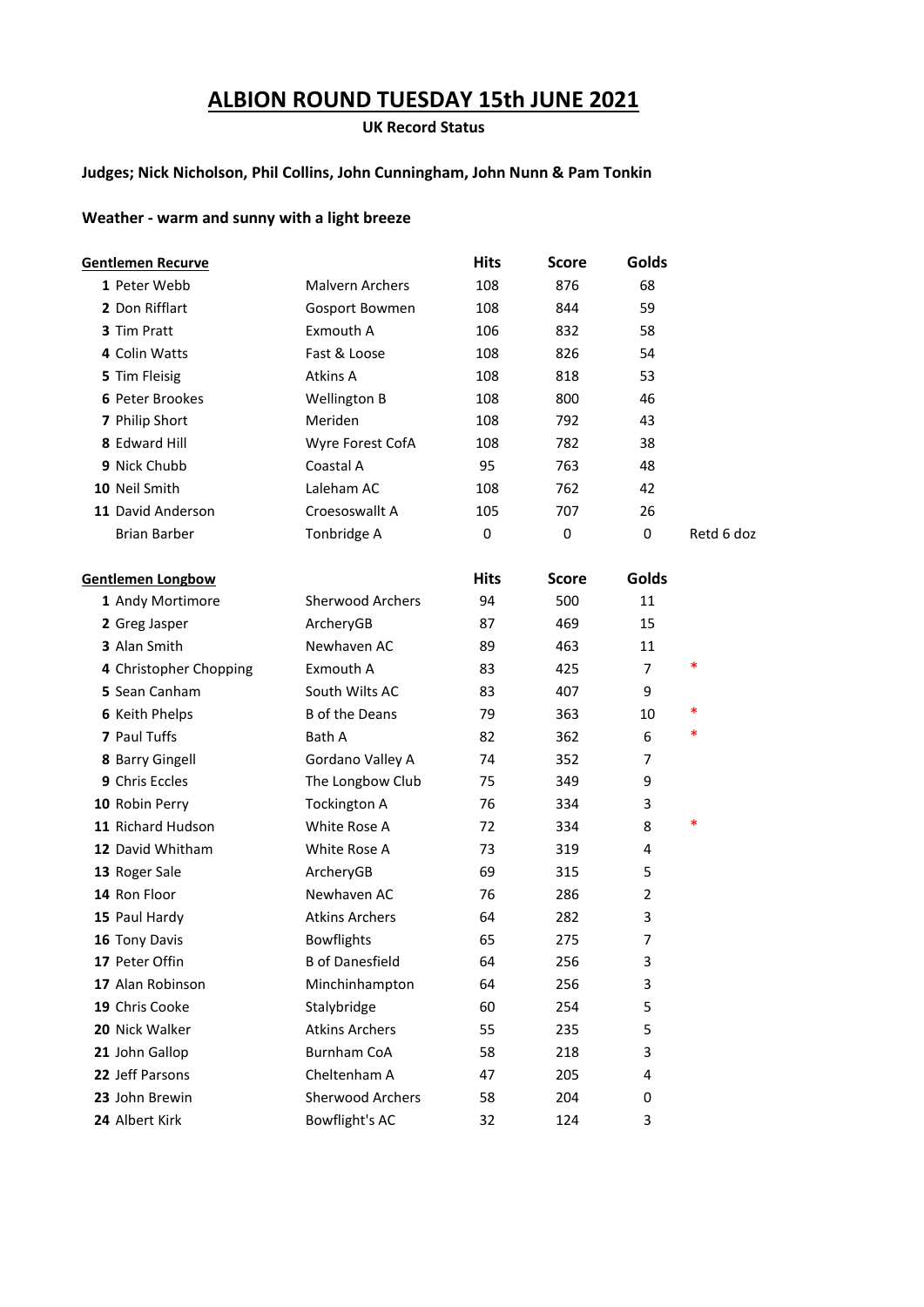| <b>Gentlemen Compound Unlimited</b> |                         | <b>Hits</b> | Score        | Golds |            |
|-------------------------------------|-------------------------|-------------|--------------|-------|------------|
| 1 Liam Goodes                       | <b>Burnham CoA</b>      | 108         | 964          | 104   |            |
| 2 Jeff Allan                        | <b>Malvern Archers</b>  | 108         | 852          | 59    |            |
| Andy Muggleton                      | Fast & Loose            | 84          | 680          | 51    | Retd 7 doz |
| <b>Gentlemen Barebow</b>            |                         | <b>Hits</b> | <b>Score</b> | Golds |            |
| 1 Alan Holder                       | Forest of Bere B        | 108         | 722          | 32    |            |
| 2 Steven Lelliott                   | Osprey A                | 105         | 641          | 22    |            |
| 3 Nigel Cam                         | Forest of Bere B        | 104         | 580          | 10    |            |
| Robert Damen                        | Laleham AC              | 15          | 51           | 0     | Retd 7 doz |
| <b>Ladies Recurve</b>               |                         | <b>Hits</b> | <b>Score</b> | Golds |            |
| 1 Saira Chaudhry                    | Exeter CoA              | 108         | 848          | 51    |            |
| 2 Tammy Milsom                      | <b>Malvern Archers</b>  | 108         | 818          | 53    |            |
| 3 Lyn Anderson                      | Croesoswallt A          | 106         | 754          | 45    |            |
| <b>Ladies Longbow</b>               |                         | <b>Hits</b> | <b>Score</b> | Golds |            |
| 1 Sheila Hudson                     | White Rose A            | 102         | 624          | 23    | **         |
| 2 Carrie Mortimore                  | <b>Sherwood Archers</b> | 96          | 494          | 14    |            |
| <b>3 Hannah Porter</b>              | Coastal A               | 78          | 382          | 5     |            |
| 4 Justine Canham                    | South Wilts AC          | 78          | 340          | 8     |            |
| 5 Katrina Horton                    | The Longbow Club        | 64          | 298          | 4     |            |
| 6 Harriet Rutledge                  | <b>Atkins Archers</b>   | 62          | 272          | 6     |            |
| 7 Trica Pillay                      | <b>B</b> of the Deans   | 58          | 256          | 5     |            |
| 8 Ann Fleisig                       | <b>Atkins Archers</b>   | 30          | 126          | 1     |            |
| 9 April Kirk                        | Bowflight's AC          | 27          | 113          | 2     |            |
| <b>Barbara Williams</b>             | Minchinhampton          |             | <b>DNS</b>   |       |            |
| <b>Ladies Compound Unlimited</b>    |                         | <b>Hits</b> | <b>Score</b> | Golds |            |
| 1 Tipaporn Walker                   | Atkins A                | 108         | 910          | 81    |            |
| 2 Pauline Swift                     | <b>Adur Valley</b>      | 108         | 880          | 66    |            |
| Anne Lewin                          | Coastal A               | 63          | 361          | 15    | Retd 5 doz |
| Jeanette Holder                     | Forest of Bere B        | 36          | 282          | 18    | Retd 3 doz |
| Charlie Cassidy                     | Forest of Bere B        |             | <b>DNS</b>   |       |            |
| <b>Ladies Barebow</b>               |                         | <b>Hits</b> | <b>Score</b> | Golds |            |
| 1 Karen Grassie                     | Exeter CoA              | 97          | 569          | 16    |            |
| 2 Jennifer Cam                      | Forest of Bere B        | 90          | 492          | 12    |            |
| 3 Frances Smith                     | <b>Bowflights</b>       | 36          | 148          | 1     |            |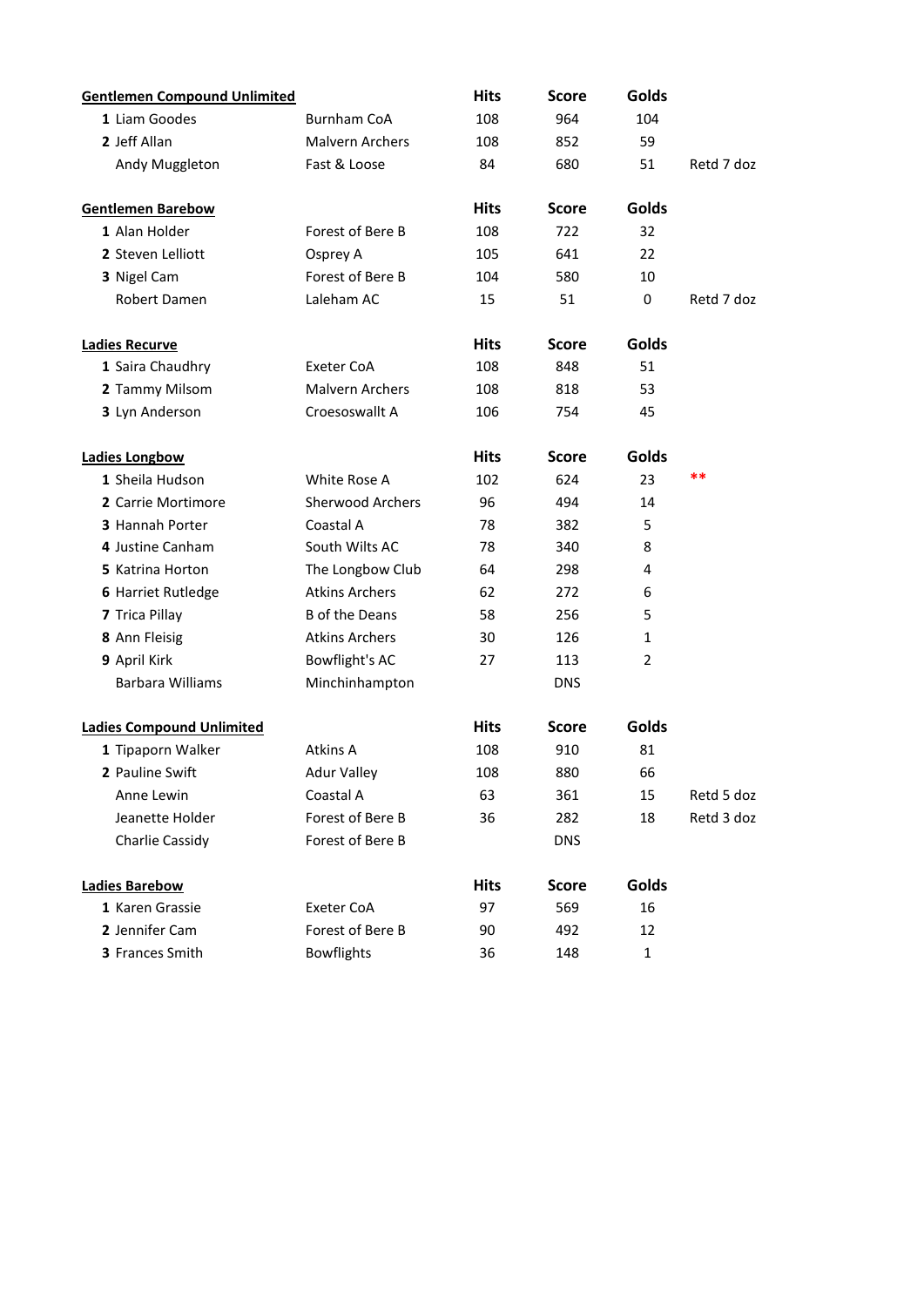# **AMERICAN ROUND TUESDAY 15th JUNE 2021**

**UK Record Status**

#### **Judges; Nick Nicholson, Phil Collins, John Cunningham, John Nunn & Pam Tonkin**

#### **Weather - warm and sunny with a light breeze**

|                                     |                     | <b>Hits</b> | <b>Score</b> | Golds        |   |
|-------------------------------------|---------------------|-------------|--------------|--------------|---|
| <b>Gentlemen Recurve</b>            |                     |             |              |              |   |
| 1 Scott Potter                      | Wyre Forest CofA    | 88          | 734          | 43           |   |
| 2 Chris Hodgson-Bates               | Wyre Forest CofA    | 90          | 706          | 49           |   |
| 3 Jonathan Bennett                  | Stalybridge         | 90          | 626          | 31           |   |
| 4 Dave Lawrence                     | Canford Magna       | 86          | 590          | 23           |   |
| Mark Wragg                          | Wyre Forest CofA    |             | <b>DNS</b>   |              |   |
| <b>Gentlemen Longbow</b>            |                     | <b>Hits</b> | <b>Score</b> | <b>Golds</b> |   |
| 1 Bryan Wachs                       | Cheltenham A        | 59          | 267          | 2            |   |
| <b>Gentlemen Compound Unlimited</b> |                     | <b>Hits</b> | <b>Score</b> | Golds        |   |
| 1 Rikki Teml                        | <b>Tockington A</b> | 90          | 796          | 83           |   |
| <b>Gentlemen Barebow</b>            |                     | <b>Hits</b> | <b>Score</b> | <b>Golds</b> |   |
| 1 Peter Hood                        | Newnham AC          | 87          | 597          | 22           | * |
| <b>Ladies Recurve</b>               |                     | <b>Hits</b> | <b>Score</b> | <b>Golds</b> |   |
| 1 Caroline Lawrence                 | Canford Magna       | 90          | 688          | 40           |   |
| <b>Ladies Longbow</b>               |                     | <b>Hits</b> | <b>Score</b> | <b>Golds</b> |   |
| 1 Julie Sharkey                     | Stalybridge         | 82          | 390          | 10           |   |
| <b>Ladies Compound Unlimited</b>    |                     | <b>Hits</b> | <b>Score</b> | <b>Golds</b> |   |
| 1 Debbie Teml                       | <b>Tockington A</b> | 90          | 786          | 80           |   |
| 2 Victoria Burden                   | <b>B</b> of Lychett | 90          | 682          | 41           |   |
| <b>Ladies Barebow</b>               |                     | <b>Hits</b> | <b>Score</b> | Golds        |   |
| 1 Amanda Clement                    | Laleham AC          | 64          | 274          | 6            |   |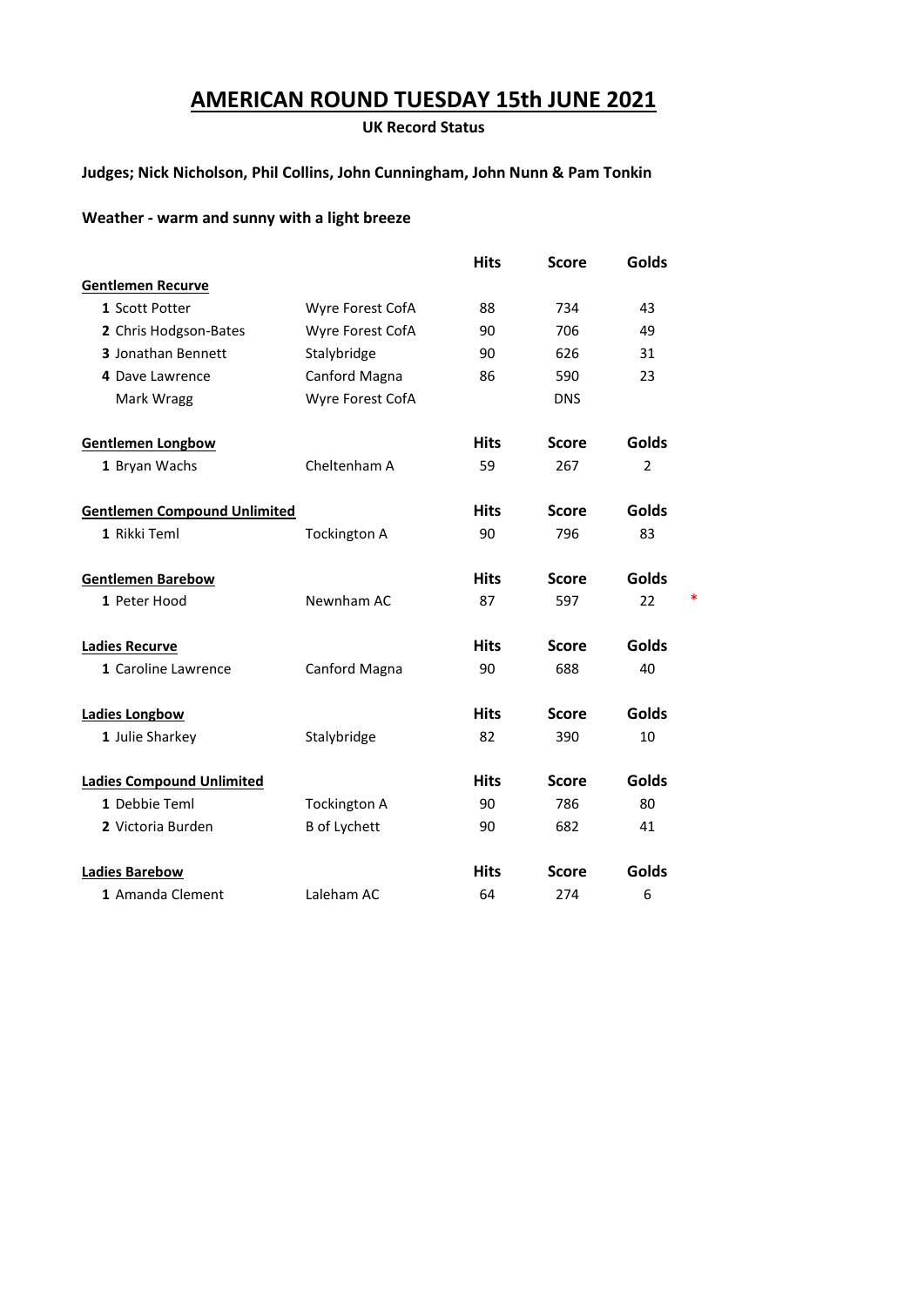# **FIELD ROUND TUESDAY 15th JUNE 2021**

#### **Judges: Susan Richards, Declan Ashworth and Paul Burden**

#### **Ernie Potter Trophy: Ali Farmer - Tockington Archers**

| <b>Gentlemen American Flatbow</b>   |                         | <b>Hits</b>    | Score        | <b>Kills</b> |   |
|-------------------------------------|-------------------------|----------------|--------------|--------------|---|
| 1 Neill Brown                       | L.A.O.F.A.C.            | 13             | 138          | 2            |   |
| 2 John Bedford                      | Royal Tox               | 10             | 86           | $\mathbf{1}$ |   |
| 3 Peter Woolcock                    | Brixham A               | $\overline{7}$ | 78           | $\mathbf{1}$ |   |
| <b>Gentlemen Barebow</b>            |                         | <b>Hits</b>    | <b>Score</b> | <b>Kills</b> |   |
| 1 Steve Fowler                      | Exeter CoA              | 24             | 362          | 5            |   |
| 2 Laucon Drennan                    | Stratford A             | 24             | 315          | 4            |   |
| 3 Martin Preece                     | Wyre Forest CofA        | 21             | 298          | 1            |   |
| 4 Ali Farmer                        | <b>Tockington A</b>     | 24             | 284          | 5            |   |
| 5 David Eldridge                    | <b>Black Arrows FAC</b> | 22             | 272          | 3            |   |
| 6 Phillip Rees                      | <b>Exeter CoA</b>       | 21             | 258          | 3            |   |
| 7 Benedict Lindsey                  | Plymouth Uni            | 20             | 250          | 5            |   |
| 8 Dave Slatter                      | Archers o.t. West       | 20             | 234          | 7            |   |
| <b>Gentlemen Compound Unlimited</b> |                         | <b>Hits</b>    | <b>Score</b> | <b>Kills</b> |   |
| 1 Bill Bell                         | Wyre Forest CofA        | 23             | 414          | 12           | * |
| 2 Kevin Cassidy                     | Forest of Bere B        | 24             | 406          | 10           |   |
| 3 Matt Carstensen                   | Canford Magna           | 23             | 396          | 10           |   |
| 4 Chris Hole                        | <b>Burnham CoA</b>      | 23             | 356          | 5            |   |
| <b>Gentlemen Freestyle</b>          |                         | <b>Hits</b>    | <b>Score</b> | <b>Kills</b> |   |
| 1 David Howell                      | ArcheryGB               | 23             | 386          | 9            |   |
| 2 Patrick Wright                    | <b>Hertford CoA</b>     | 24             | 362          | 7            |   |
| <b>3</b> Lee Parsons                | B of Ina                | 24             | 354          | 6            |   |
| 4 John Read                         | Brixham A               | 22             | 326          | 3            |   |
| 5 Alexander Rowe                    | Plymouth Uni            | 22             | 278          | 4            |   |
| <b>Gentlemen Longbow</b>            |                         | <b>Hits</b>    | <b>Score</b> | <b>Kills</b> |   |
| 1 Rob Twigg                         | Exmouth A               | 24             | 346          | 7            |   |
| 2 Frederick Manley                  | Bowbrook A              | 21             | 296          | 5            |   |
| 3 Jonathan Walton                   | Bowbrook A              | 22             | 246          | 2            |   |
| 4 Reuben Dodd                       | Tyndale A               | 21             | 236          | 5            |   |
| 5 Neil Clarke                       | <b>Bowbrook A</b>       | 20             | 232          | 5            |   |
| 6 Jon Betts                         | Margam A                | 17             | 198          | 7            |   |
| 7 Lawrence Dixon                    | Bowbrook A              | 15             | 192          | 3            |   |
| 8 Mark Dodd                         | Tyndale A               | 21             | 190          | 7            |   |
| 9 Christopher Quinn                 | Exeter CoA              | 18             | 170          | 3            |   |
| 10 Cliff Gadd                       | ArcheryGB               | 16             | 170          | 5            |   |
| 11 Dave Scull                       | Exeter CoA              | 14             | 150          | 1            |   |
| 12 Andy Oakes                       | Exeter CoA              | 15             | 122          | 2            |   |
| 13 David Willis                     | Surrey B                | 11             | 120          | 1            |   |
| 14 John Benfield                    | Stratford A             | 10             | 86           | 0            |   |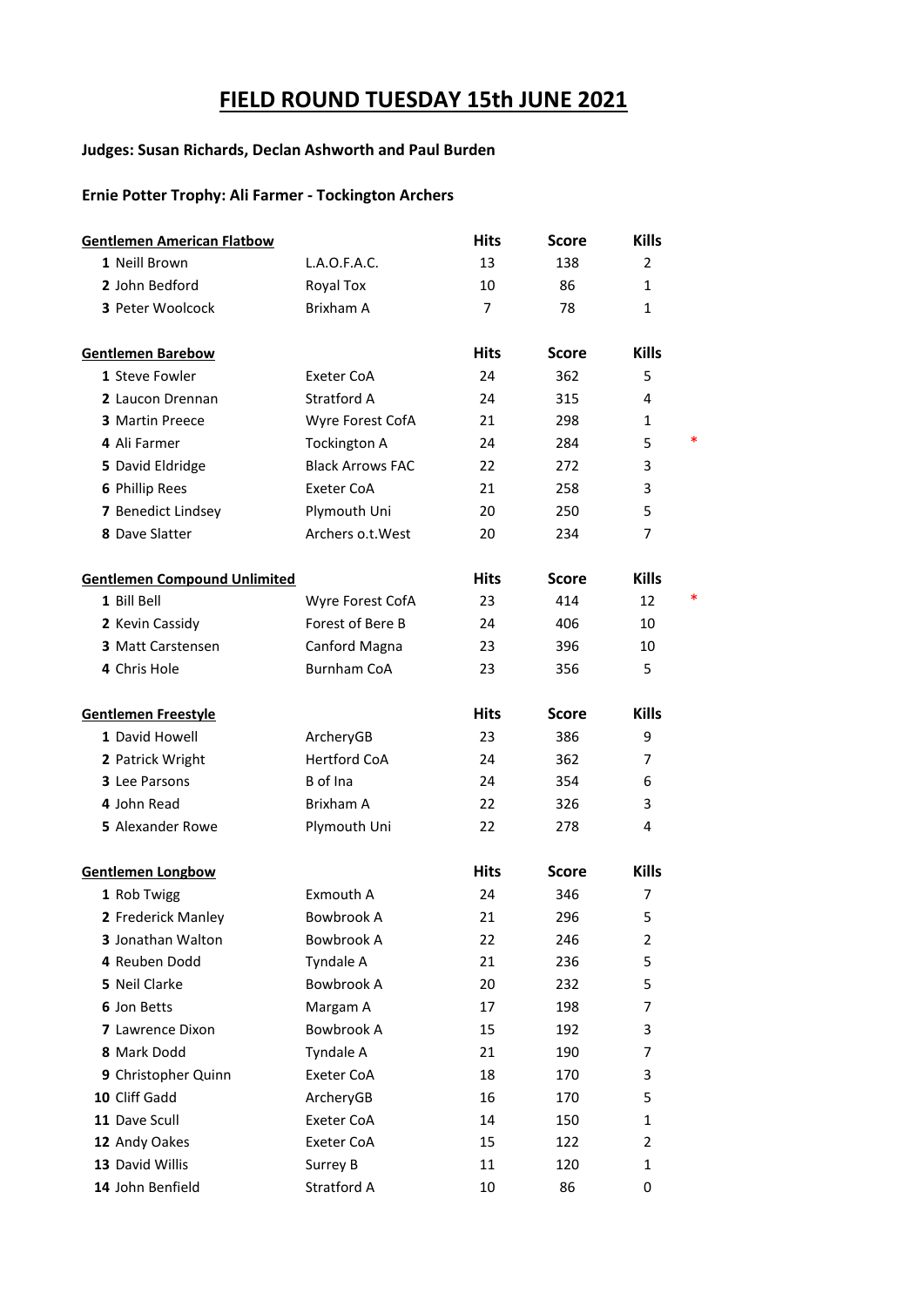| <b>Gentlemen Traditional</b>   |                        | <b>Hits</b> | <b>Score</b> | <b>Kills</b>   |
|--------------------------------|------------------------|-------------|--------------|----------------|
| 1 Paul Birch                   | Shenley & Loughton     | 9           | 92           | $\overline{2}$ |
| Daniel Allen                   | <b>Bognor Regis AC</b> |             | <b>DNS</b>   |                |
| <b>Ladies American Flatbow</b> |                        | <b>Hits</b> | <b>Score</b> | <b>Kills</b>   |
| 1 Metz Carstensen              | Canford Magna          | 18          | 202          | $\mathbf{1}$   |
| 2 Gillian Brown                | L.A.O.F.A.C.           | 13          | 132          | $\overline{2}$ |
| <b>Ladies Barebow</b>          |                        | <b>Hits</b> | <b>Score</b> | <b>Kills</b>   |
| 1 Wendy Wills                  | Supermarine B          | 19          | 244          | 6              |
| 2 Kate Slatter                 | Archers o.t. West      | 21          | 234          | 6              |
| 3 Katie Pollington             | Plymouth Uni           | 15          | 184          | 4              |
| 4 Penelope Manley              | Bowbrook A             | 10          | 126          | 2              |
| <b>Ladies Freestyle</b>        |                        | <b>Hits</b> | <b>Score</b> | <b>Kills</b>   |
| 1 Carol Williams               | Black & Gold A         | 19          | 218          | 5              |
| 2 Ashley Slatter               | Cardiff Uni            | 8           | 100          | $\overline{2}$ |
| <b>Ladies Longbow</b>          |                        | <b>Hits</b> | <b>Score</b> | <b>Kills</b>   |
| 1 Val Scull                    | <b>Exeter CoA</b>      | 17          | 166          | 5              |
| 2 Mavis Reynolds               | Cheltenham A           | 14          | 142          | 5              |
| 3 Sophie Twigg                 | Exmouth A              | 11          | 130          | $\overline{2}$ |
| 4 Charlie Semmens              | <b>B</b> of the Tors   | 11          | 110          | 3              |
| 5 Sandra Willis                | Surrey B               | 12          | 80           | $\overline{2}$ |
| <b>Ladies Traditional</b>      |                        | <b>Hits</b> | <b>Score</b> | <b>Kills</b>   |
| 1 Sheila Clarke                | Bowbrook A             | 19          | 208          | 3              |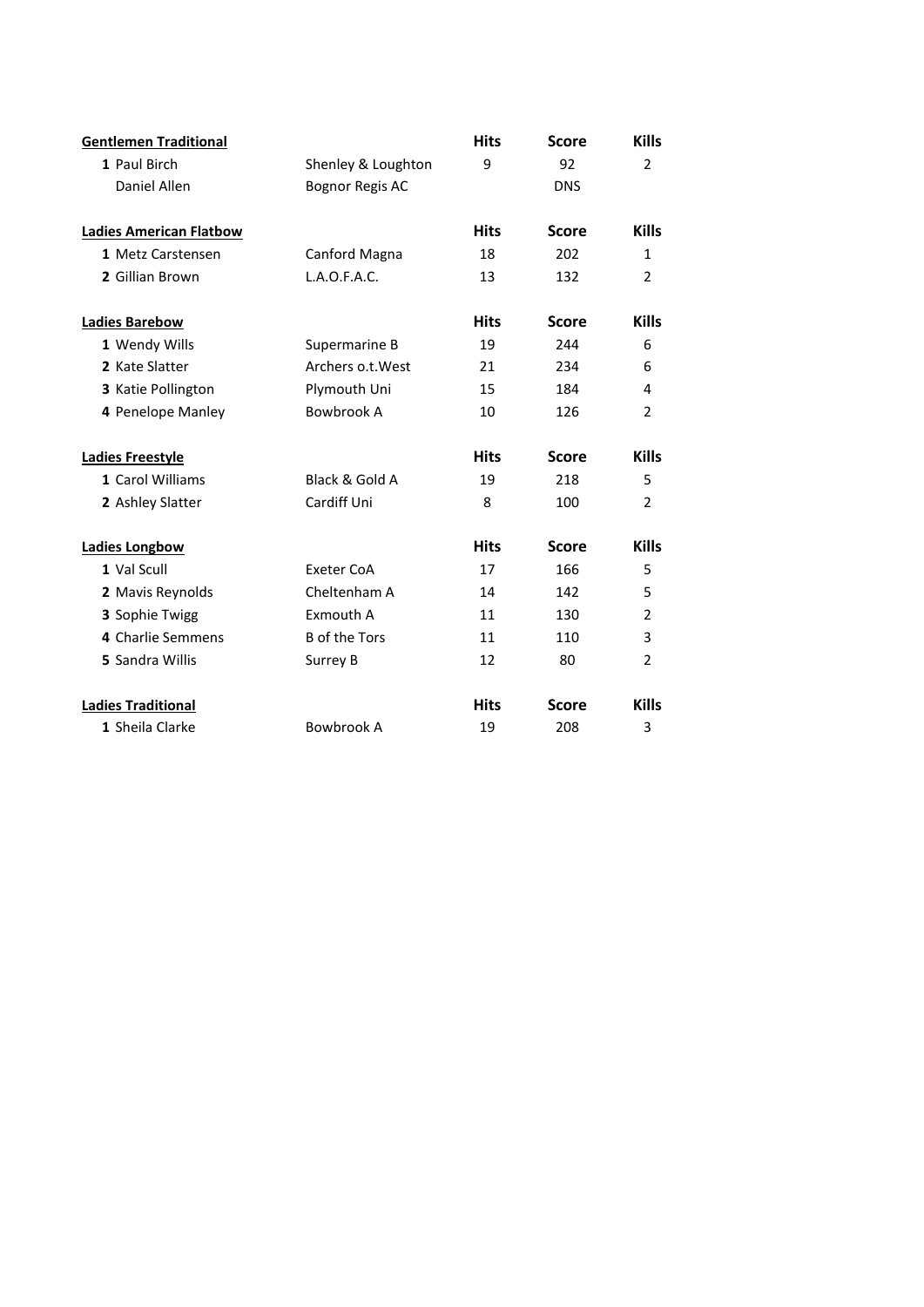# **LONGBOW ROUND WEDNESDAY 16th JUNE 2021**

**BLBS Awards**

#### **Field Captains; Phil Collins, Declan Ashworth, Paul Burden, Karen Macey, John Nunn and Susan Richards**

#### **Best Gold: Andy Sollars - Waterside**

|                                |                         | <b>Hits</b> | <b>Score</b> | Golds          |   |
|--------------------------------|-------------------------|-------------|--------------|----------------|---|
| 1 Mr Cliff Gadd                | ArcheryGB               | 96          | 644          | 28             |   |
| 2 Mrs Sheila Hudson            | White Rose A            | 95          | 577          | 12             |   |
| 3 Mr Rob Twigg                 | Exmouth A               | 95          | 533          | 12             |   |
| 4 Mr Andy Mortimore            | <b>Sherwood Archers</b> | 92          | 476          | 8              |   |
| 5 Mr Matt Carstensen           | Canford Magna           | 92          | 388          | 12             |   |
| 6 Mr Andy Sollars              | Waterside A             | 91          | 509          | 12             |   |
| 7 Mrs Sophie Twigg             | Exmouth A               | 91          | 471          | 14             |   |
| 8 Mr Kevin Macey               | Deer Park A             | 91          | 445          | 11             | * |
| 9 Mrs Carrie Mortimore         | <b>Sherwood Archers</b> | 89          | 457          | 14             |   |
| <b>10 Mr Steve Watts</b>       | Stalybridge             | 86          | 434          | 11             |   |
| <b>11 Mr Scott Williams</b>    | Exmouth A               | 85          | 431          | 10             |   |
| 12 Mr Christopher Chopping     | Exmouth A               | 83          | 409          | $\overline{7}$ |   |
| 13 Mr Richard Hudson           | White Rose A            | 82          | 444          | 12             | * |
| 14 Mr Sean Canham              | South Wilts AC          | 81          | 447          | 13             |   |
| 15 Mr Christopher Quinn        | Exeter CoA              | 80          | 386          | 6              |   |
| 16 Ms Katrina Horton           | The Longbow Club        | 79          | 393          | 8              |   |
| 17 Mr Robin Perry              | <b>Tockington A</b>     | 79          | 363          | 10             |   |
| 18 Mrs Justine Canham          | South Wilts AC          | 79          | 345          | 8              |   |
| 19 Mrs Val Scull               | <b>Exeter CoA</b>       | 78          | 370          | 4              |   |
| 20 Mr David Whitham            | White Rose A            | 78          | 366          | 6              |   |
| 21 Mr Paul Tuffs               | Bath A                  | 77          | 339          | 9              | * |
| 22 Mr Tim Fleisig              | Atkins A                | 76          | 312          | 4              |   |
| 23 Mr Jon Betts                | Margam A                | 75          | 317          | 7              |   |
| 24 Mr Philip Short             | Meriden                 | 71          | 337          | 5              |   |
| 25 Mr Lee Parsons              | B of Ina                | 71          | 321          | 10             |   |
| 26 Mr Keith Phelps             | <b>B</b> of the Deans   | 71          | 299          | 6              |   |
| 27 Mr Paul Hardy               | <b>Atkins Archers</b>   | 70          | 338          | 6              |   |
| 28 Mr Andy Oakes               | <b>Exeter CoA</b>       | 70          | 302          | 5              |   |
| 29 Mr Roger Sale               | ArcheryGB               | 66          | 302          | 5              |   |
| 30 Mr Neil Lockhart            | Bath A                  | 65          | 269          | 4              |   |
| <b>31 Mr Dave Scull</b>        | Exeter CoA              | 64          | 246          | 4              |   |
| <b>32 Miss Charlie Semmens</b> | <b>B</b> of the Tors    | 63          | 295          | 10             | ∗ |
| 33 Mr Lawrence Dixon           | Bowbrook A              | 63          | 233          | 1              |   |
| <b>34 Mr Chris Eccles</b>      | The Longbow Club        | 62          | 306          | 4              |   |
| <b>35 Mrs Mavis Reynolds</b>   | Cheltenham A            | 62          | 276          | 7              |   |
| 36 Mr Douglas Garland          | Minchinhampton          | 60          | 278          | 11             |   |
| 37 Mr Laucon Drennan           | Stratford A             | 60          | 252          | 7              |   |
| 38 Mr Keith Raybould           | Stourbridge CoA         | 59          | 293          | 6              |   |
| 39 Mrs Trica Pillay            | <b>B</b> of the Deans   | 59          | 249          | 4              |   |
| 40 Mr John Gallop              | <b>Burnham CoA</b>      | 59          | 227          | 3              |   |
| 41 Miss Harriet Rutledge       | <b>Atkins Archers</b>   | 58          | 258          | 5              |   |
| 42 Mr Mike Beare               | Osprey A                | 58          | 252          | 6              |   |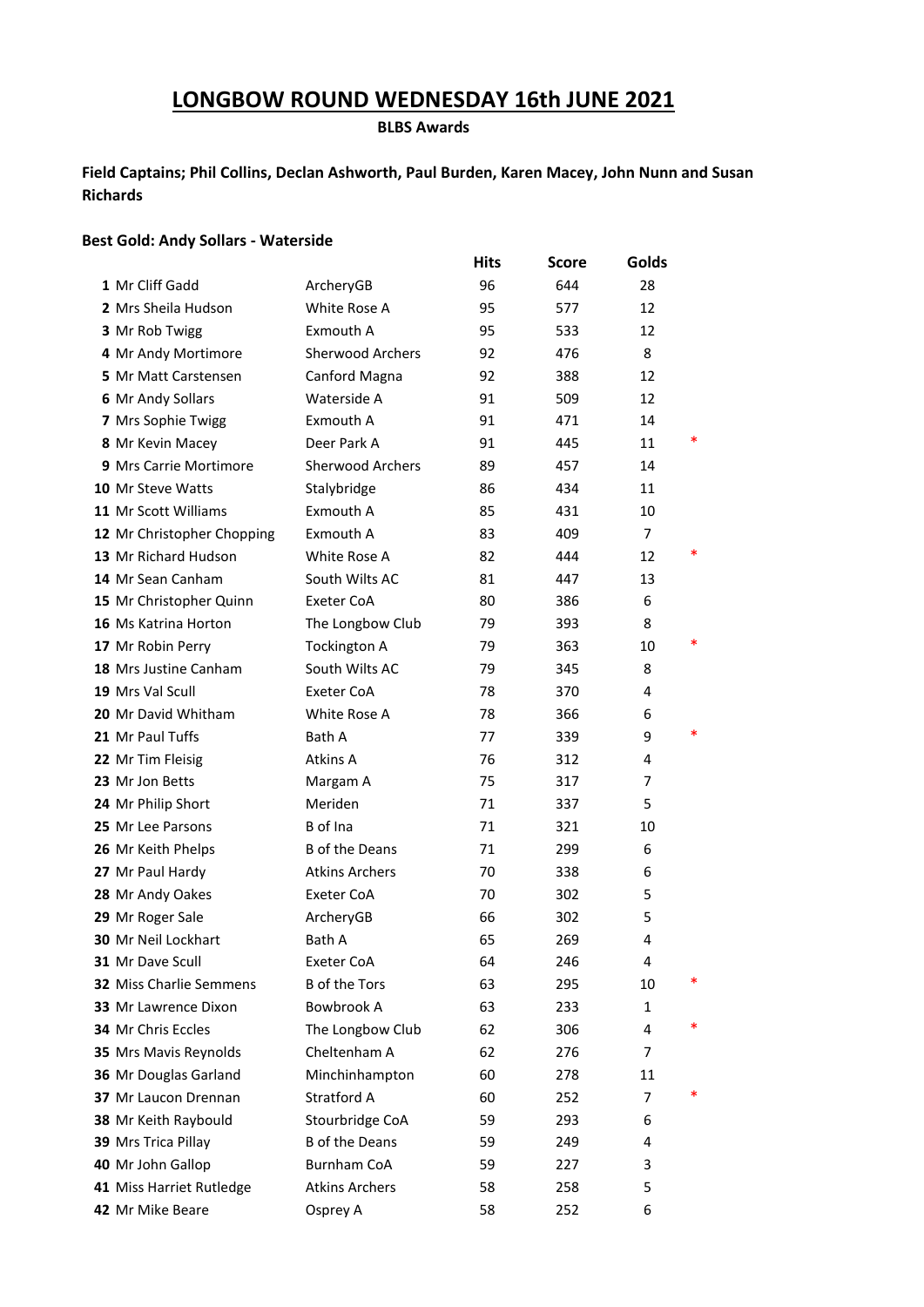| 43 Mrs Sandra Willis         | Surrey B                | 57             | 227 | $\overline{2}$ |               |
|------------------------------|-------------------------|----------------|-----|----------------|---------------|
| 44 Mr Jonathan Walton        | Bowbrook A              | 57             | 219 | $\mathbf{1}$   |               |
| 45 Mr Nick Walker            | <b>Atkins Archers</b>   | 56             | 258 | $\mathbf{1}$   |               |
| 46 Mrs Lyn Anderson          | Croesoswallt A          | 55             | 211 | $\overline{2}$ |               |
| 47 Mrs Tipaporn Walker       | Atkins A                | 54             | 200 | $\mathbf{1}$   |               |
| 48 Mr Neill Brown            | L.A.O.F.A.C.            | 54             | 192 | 1              |               |
| 49 Mr John Brewin            | Sherwood Archers        | 50             | 204 | 4              | *             |
| <b>50 Mr David Anderson</b>  | Croesoswallt A          | 49             | 201 | 5              |               |
| 51 Mr Bryan Wachs            | Cheltenham A            | 48             | 194 | 4              |               |
| 52 Mr Phillip Rees           | Exeter CoA              | 48             | 178 | 3              | *             |
| 53 Mrs Gillian Brown         | L.A.O.F.A.C.            | 48             | 174 | 5              |               |
| 54 Mr Richard Suter          | Cleve A                 | 47             | 209 | 2              |               |
| 55 Mr Jeff Parsons           | Cheltenham A            | 47             | 199 | 10             | *             |
| 56 Mr Barry Friendship       | Osprey A                | 46             | 212 | 3              |               |
| 57 Mr Patrick Wright         | <b>Hertford CoA</b>     | 45             | 227 | 5              |               |
| 58 Mr John Bedford           | Royal Tox               | 35             | 139 | $\overline{2}$ |               |
| 59 Mr David Eldridge         | <b>Black Arrows FAC</b> | 32             | 114 | 2              |               |
| <b>60 Mr David Willis</b>    | Surrey B                | 31             | 107 | $\mathbf{1}$   |               |
| 61 Mr Peter Woolcock         | Brixham A               | 26             | 86  | $\mathbf{1}$   |               |
| 62 Mrs Ann Fleisig           | <b>Atkins Archers</b>   | 25             | 87  | 0              |               |
| 63 Mr Nigel Wachs            | Cheltenham A            | 23             | 97  | 4              |               |
| <b>64 Mrs Carol Williams</b> | Black & Gold A          | 22             | 90  | $\overline{2}$ |               |
| 65 Dr John Benfield          | Stratford A             | 20             | 74  | $\overline{2}$ |               |
| <b>Mr Richard Downer</b>     | <b>RJD Archers</b>      | $\overline{7}$ | 31  | $\mathbf{1}$   | Retd 11/2 doz |
| Mrs Jane Downer              | <b>RJD Archers</b>      | 0              | 0   | 0              | Retd 1% doz   |
|                              |                         |                |     |                |               |

#### **The Grand Western Archery Society would like to thank The British Longbow Society for allowing them to present BLBS Medals at this event.**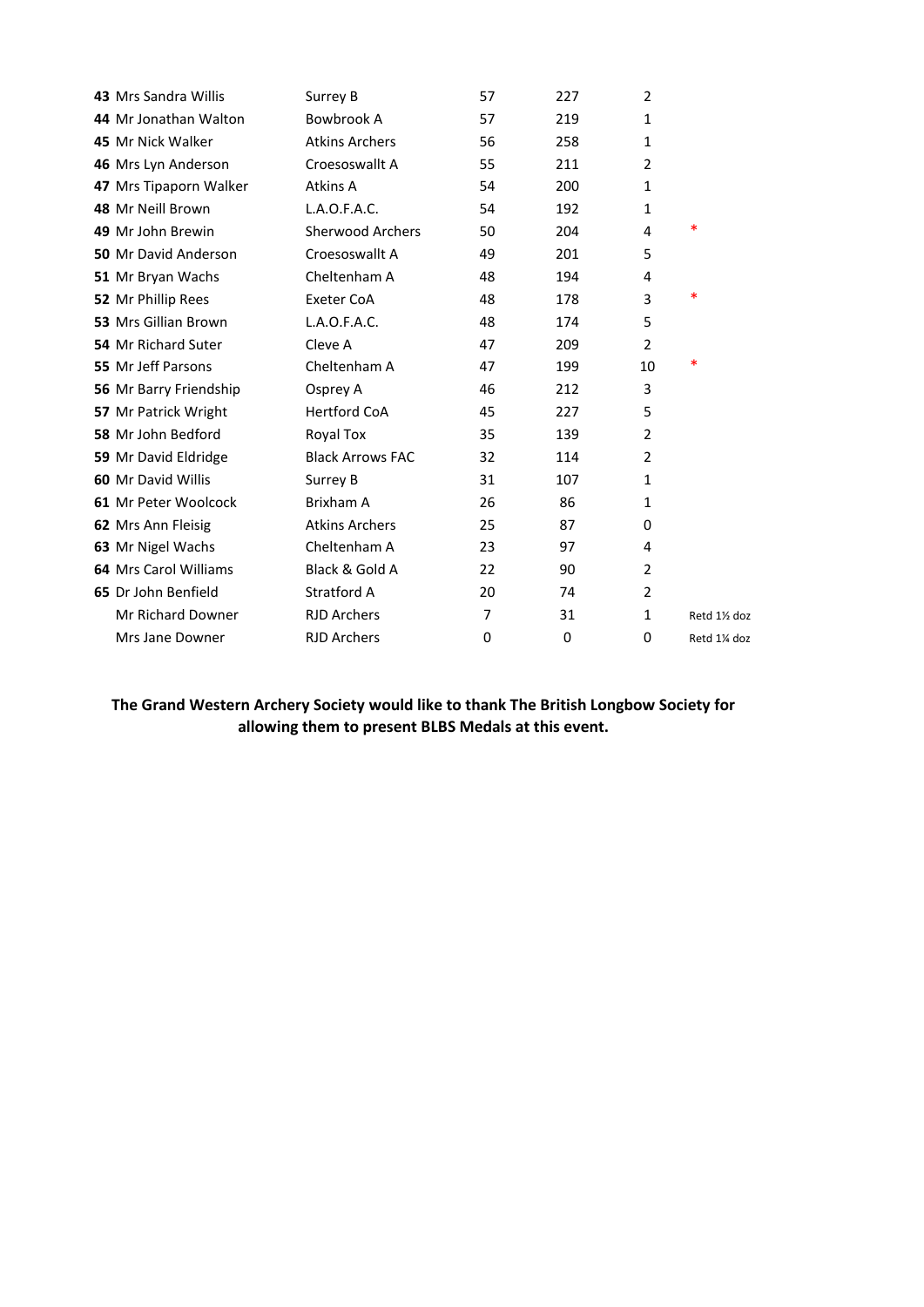# **ONE WAY LONGBOW WESTERN WEDNESDAY 16th JUNE 2021**

**Field Captains; Phil Collins, Declan Ashworth, Paul Burden, Karen Macey, John Nunn and Susan Richards**

|                                |                        | <b>Hits</b> | Score | Golds  |
|--------------------------------|------------------------|-------------|-------|--------|
| 1 Mr John Neusinger            | <b>Wellington B</b>    | 86          | 452   | 7      |
| 2 Mr Greg Jasper               | ArcheryGB              | 84          | 442   | 13     |
| 3 Mrs Julie Sharkey            | Stalybridge            | 88          | 378   | 5      |
| 4 Miss Hannah Porter           | Coastal A              | 83          | 373   | 6      |
| 5 Mr Reuben Dodd               | Tyndale A              | 81          | 355   | 7      |
| 6 Mr John French               | Wellington B           | 75          | 345   | 5      |
| <b>7</b> Mr Paul Cosier        | Mercia Archers         | 73          | 333   | 8      |
| 8 Mr Peter Offin               | <b>B</b> of Danesfield | 76          | 322   | 6      |
| <b>9</b> Mr Ian Pearce         | Deer Park A            | 69          | 321   | 7      |
| 10 Mr Peter Hood               | Newnham AC             | 71          | 319   | 7      |
| 11 Mr Chris Cooke              | Stalybridge            | 67          | 297   | 2      |
| 12 Mr Alan Smith               | Newhaven AC            | 68          | 290   | *<br>7 |
| 13 Miss Ellena Hellings        | Paignton A             | 62          | 280   | *<br>3 |
| 14 Mrs Val Leveridge           | Coastal A              | 70          | 276   | 4      |
| 15 Mr Robin Leveridge          | Coastal A              | 64          | 272   | 4      |
| 16 Mr Tony Davis               | <b>Bowflights</b>      | 61          | 261   | 4      |
| 17 Mr Nick Chubb               | Coastal A              | 56          | 228   | 3      |
| 18 Mr Mark Dodd                | Tyndale A              | 50          | 228   | 3      |
| 19 Mr Alan Robinson            | Minchinhampton         | 58          | 224   | 3      |
| <b>20</b> Mrs Barbara Williams | Minchinhampton         | 55          | 223   | 3      |
| 21 Mr Sam Holden               | Mercia Archers         | 55          | 215   | 3      |
| 22 Mr Frederick Richards       | Mercia Archers         | 53          | 215   | 3      |
| 23 Mr Ron Floor                | Newhaven AC            | 53          | 213   | 1      |
| <b>24 Miss Alison Innes</b>    | Bournemouth AC         | 48          | 210   | 3      |
| 25 Mr Paul Holland             | Mercia Archers         | 56          | 204   | 4      |
| 26 Mrs Wendy Wills             | Supermarine B          | 49          | 185   | 1      |
| 27 Mr Ian Holden               | Mercia Archers         | 41          | 181   | 4      |
| 28 Ms Mickey Stapleton         | Paignton A             | 41          | 171   | 4      |
| 29 Mrs April Kirk              | Bowflight's AC         | 38          | 158   | 2      |
| <b>30 Mr Albert Kirk</b>       | <b>Bowflight's AC</b>  | 36          | 150   | 0      |
| 31 Mr Roger Kent               | Mercia Archers         | 37          | 145   | 0      |
| 32 Mrs June Gaydon             | ArcheryGB              | 36          | 138   | 1      |
| 33 Mrs Maggie Floor            | Newhaven AC            | 32          | 134   | 2      |
| 34 Mr Ken Knowles              | Yeo B                  | 36          | 132   | 1      |
| 35 Mr Jonathan Bennett         | Stalybridge            | 38          | 126   | 1      |
| 36 Ms Frances Smith            | <b>Bowflights</b>      | 32          | 126   | 1      |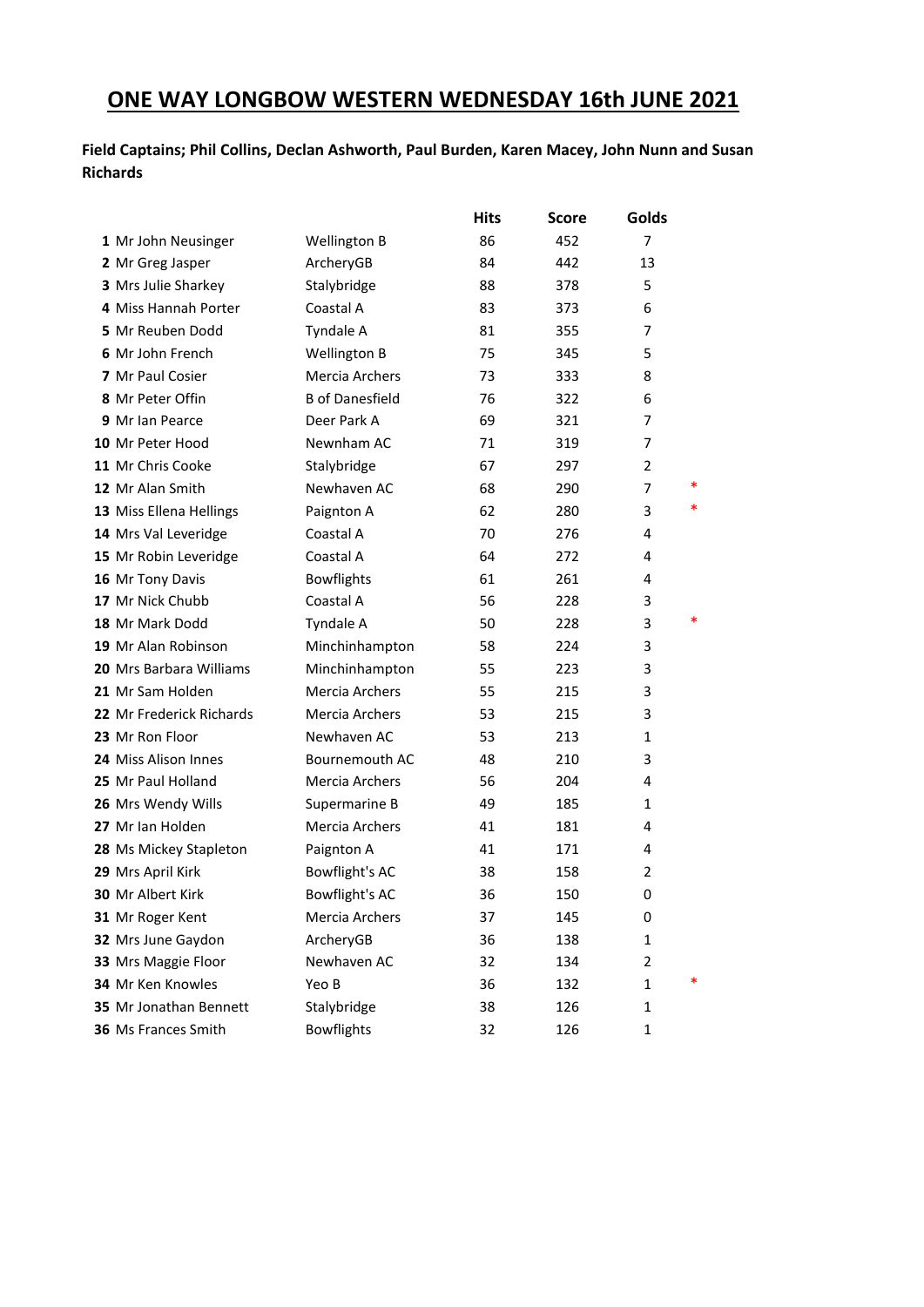# **DOUBLE TWO-WAY CLOUT THURSDAY 17th JUNE 2021**

#### **Judges; Rikki Teml, Declan Ashworth, John Cunningham, Karen Macey & Nick Nicholson**

## **Gents Clout**

| Gentlemen Recurve           |                     | <b>Hits</b> | <b>Score</b> | <b>Clouts</b> |            |
|-----------------------------|---------------------|-------------|--------------|---------------|------------|
| 1 Lee Parsons               | B of Ina            | 68          | 185          | 5             |            |
| 2 Patrick Wright            | <b>Hertford CoA</b> | 64          | 170          | 8             |            |
| 3 Tim Fleisig               | Atkins A            | 52          | 120          | 2             |            |
| <b>Brian Barber</b>         | Tonbridge A         |             | <b>DNS</b>   |               |            |
| <b>Gentlemen Longbow</b>    |                     | <b>Hits</b> | <b>Score</b> | <b>Clouts</b> |            |
| 1 Rob Twigg                 | Exmouth A           | 41          | 95           | 1             |            |
| 2 Cliff Gadd                | ArcheryGB           | 36          | 87           | 1             |            |
| 3 Philip Short              | Meriden             | 36          | 78           | 1             |            |
| 4 Andy Sollars              | Waterside A         | 32          | 67           | 0             |            |
| 5 Christopher Quinn         | Exeter CoA          | 27          | 66           | 4             |            |
| 6 Jon Betts                 | Margam A            | 30          | 59           | 1             |            |
| 7 John Bedford              | Royal Tox           | 29          | 58           | 1             |            |
| 8 Jonathan Walton           | Bowbrook A          | 24          | 56           | 2             |            |
| 9 Frederick Manley          | Bowbrook A          | 28          | 55           | 1             |            |
| 10 Steve Watts              | Stalybridge         | 20          | 40           | 0             |            |
| 11 Sam Holden               | Mercia Archers      | 19          | 40           | 0             |            |
| 12 Chris Eccles             | The Longbow Club    | 19          | 38           | 1             |            |
| 13 Lawrence Dixon           | <b>Bowbrook A</b>   | 18          | 38           | 0             |            |
| 14 Neil Clarke              | <b>Bowbrook A</b>   | 17          | 33           | 0             |            |
| 15 Paul Holland             | Mercia Archers      | 16          | 25           | 0             |            |
| 16 Roger Kent               | Mercia Archers      | 12          | 23           | 0             |            |
| 17 Richard Downer           | <b>RJD Archers</b>  | 9           | 15           | 0             |            |
| 18 Ian Holden               | Mercia Archers      | 2           | 4            | 0             |            |
| 19 David Willis             | Surrey B            | 1           | 1            | 0             |            |
| Roger Sale                  | ArcheryGB           | 4           | 8            | 0             | Retd 3 Doz |
| <b>Gentlemen Barebow</b>    |                     | <b>Hits</b> | <b>Score</b> | <b>Clouts</b> |            |
| 1 Alan Holder               | Forest of Bere B    | 66          | 175          | 6             |            |
| 2 Nick Chubb                | Coastal A           | 49          | 107          | 3             |            |
| <b>3</b> David Anderson     | Croesoswallt A      | 36          | 68           | 0             |            |
| 4 Alexander Rowe            | Plymouth Uni        | 29          | 68           | 3             |            |
| 5 Paul Cosier               | Mercia Archers      | 33          | 67           | 0             |            |
| 6 Benedict Lindsey          | Plymouth Uni        | 21          | 38           | 0             |            |
| <b>7</b> Frederick Richards | Mercia Archers      | 19          | 31           | 1             |            |

# **Ladies Clout**

| Gentlemen Longbow |           | <b>Hits</b> | Score | <b>Clouts</b> |
|-------------------|-----------|-------------|-------|---------------|
| 1 Reuben Dodd     | Tyndale A | 39          | 78    |               |
| 2 Mark Dodd       | Tyndale A | 17          |       |               |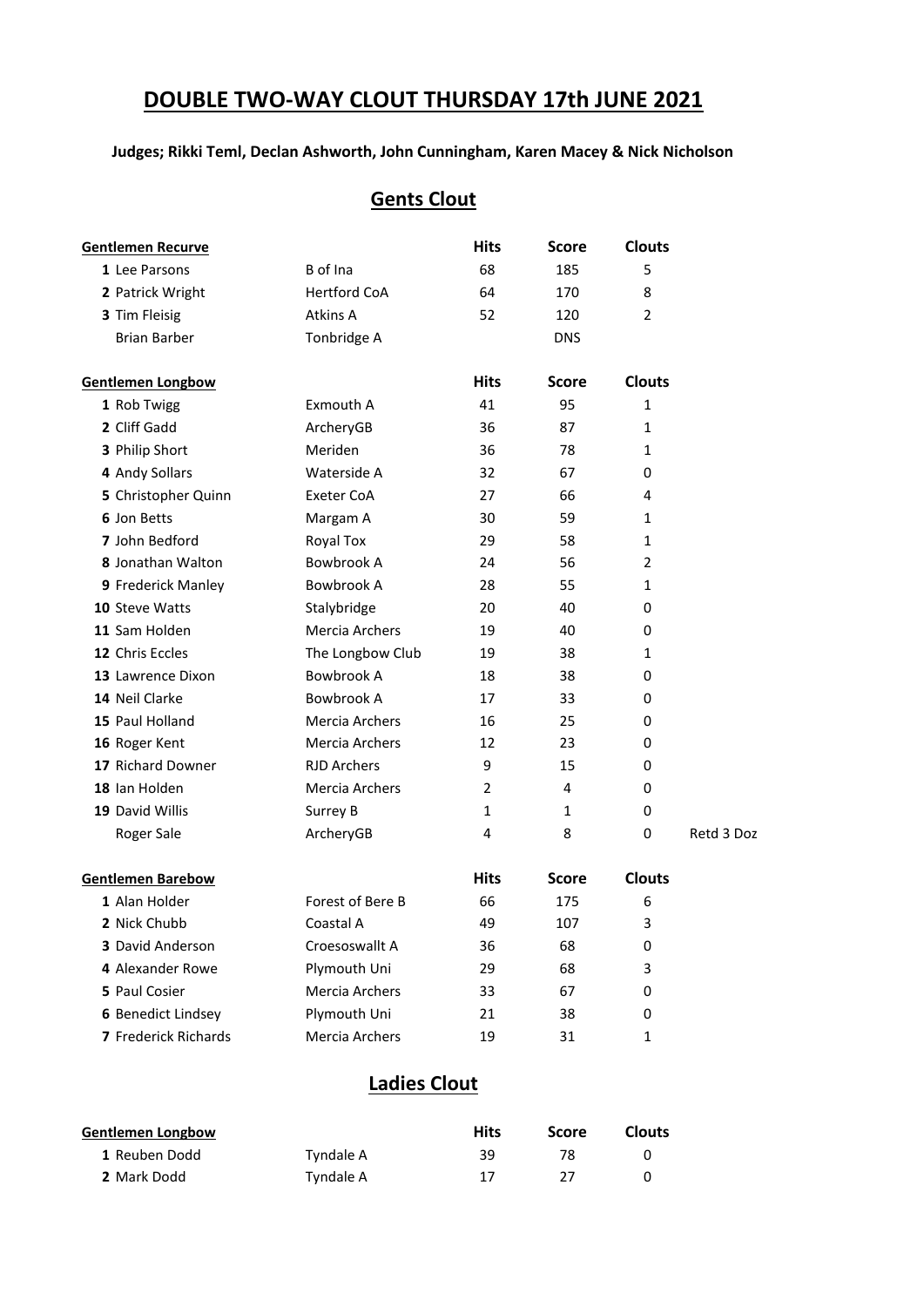| <b>Gentlemen Barebow</b>         |                      | <b>Hits</b> | <b>Score</b>   | <b>Clouts</b>  |
|----------------------------------|----------------------|-------------|----------------|----------------|
| 1 Dave Slatter                   | Archers o.t. West    | 22          | 56             | 0              |
|                                  |                      |             |                |                |
| <b>Ladies Recurve</b>            |                      | <b>Hits</b> | <b>Score</b>   | <b>Clouts</b>  |
| 1 Anne Lewin                     | Coastal A            | 49          | 128            | 0              |
| 2 Ashley Slatter                 | Cardiff Uni          | 46          | 104            | 0              |
| <b>Ladies Longbow</b>            |                      | <b>Hits</b> | <b>Score</b>   | <b>Clouts</b>  |
| 1 Katrina Horton                 | The Longbow Club     | 44          | 90             | $\mathbf{1}$   |
| 2 Sheila Hudson                  | White Rose A         | 32          | 67             | 0              |
| <b>3</b> Charlie Semmens         | <b>B</b> of the Tors | 27          | 59             | 0              |
| 4 Sandra Willis                  | Surrey B             | 15          | 32             | $\Omega$       |
| 5 Sophie Twigg                   | Exmouth A            | 9           | 19             | 0              |
| <b>6 Mavis Reynolds</b>          | Cheltenham A         | 6           | 12             | 0              |
| 7 June Gaydon                    | ArcheryGB            | 5           | $\overline{7}$ | $\Omega$       |
| Jane Downer                      | <b>RJD Archers</b>   |             | <b>DNS</b>     |                |
| Hannah Porter                    | Coastal A            |             | <b>DNS</b>     |                |
| <b>Ladies Compound Unlimited</b> |                      | <b>Hits</b> | <b>Score</b>   | <b>Clouts</b>  |
| 1 Jeanette Holder                | Forest of Bere B     | 69          | 204            | 10             |
| <b>Ladies Barebow</b>            |                      | <b>Hits</b> | <b>Score</b>   | <b>Clouts</b>  |
| 1 Gillian Brown                  | L.A.O.F.A.C.         | 55          | 118            | $\overline{2}$ |
| 2 Lyn Anderson                   | Croesoswallt A       | 48          | 117            | $\overline{2}$ |
| 3 Kate Slatter                   | Archers o.t. West    | 30          | 56             | $\mathbf{1}$   |
| 4 Sheila Clarke                  | Bowbrook A           | 21          | 49             | $\mathbf{1}$   |
| 5 Debbie Teml                    | <b>Tockington A</b>  | 14          | 28             | 0              |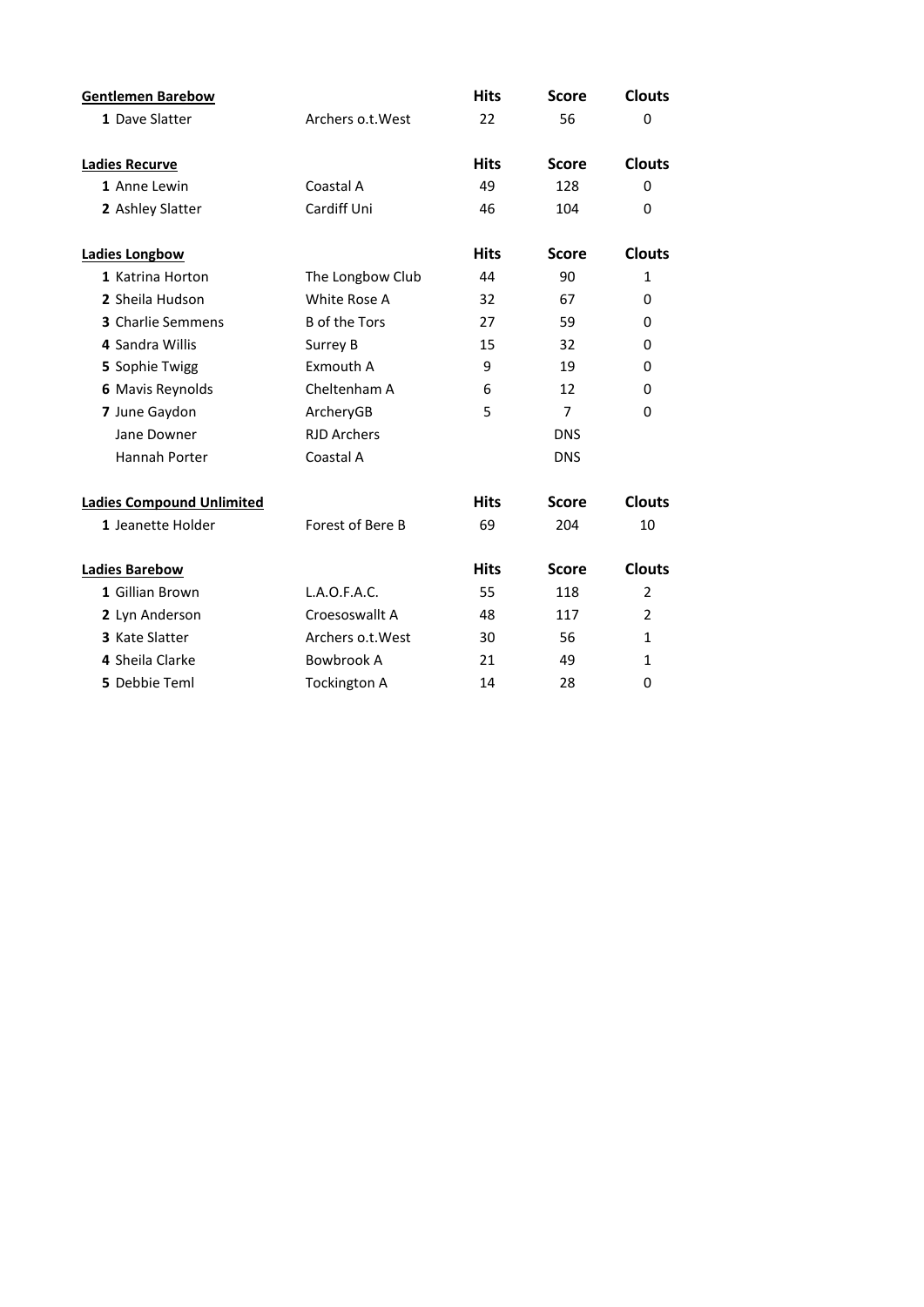# **WESTERN ROUND FRIDAY 18th JUNE 2021**

**UK Record Status**

#### **Judges; Susan Richards, Paul Burden, Phillip Rees and Pam Tonkin**

**Weather; sunny with cloudy spells and a light breeze.**

| Gentlemen Recurve        |                         | <b>Hits</b> | <b>Score</b> | <b>Golds</b> |
|--------------------------|-------------------------|-------------|--------------|--------------|
| 1 Peter Webb             | <b>Malvern Archers</b>  | 96          | 816          | 75           |
| 2 Alexander Rowe         | Plymouth Uni            | 96          | 804          | 70           |
| <b>3</b> Don Rifflart    | Gosport Bowmen          | 96          | 804          | 68           |
| 4 Scott Potter           | Wyre Forest CofA        | 96          | 792          | 68           |
| 5 Tim Pratt              | Exmouth A               | 96          | 786          | 63           |
| 6 Philip Short           | Meriden                 | 96          | 778          | 59           |
| 7 Andrew Hoyle           | Exmouth A               | 96          | 774          | 58           |
| 8 Gareth Thomas          | Sagittarii              | 96          | 772          | 59           |
| 9 Colin Watts            | Fast & Loose            | 96          | 760          | 48           |
| 10 Martin Preece         | Wyre Forest CofA        | 96          | 742          | 45           |
| 11 Peter Brookes         | Wellington B            | 96          | 740          | 41           |
| 12 Nick Chubb            | Coastal A               | 94          | 726          | 48           |
| 13 Chris Hodgson-Bates   | Wyre Forest CofA        | 96          | 724          | 45           |
| 14 Chris Cooke           | Stalybridge             | 96          | 714          | 44           |
| 15 David Anderson        | Croesoswallt A          | 96          | 684          | 28           |
| 16 Nick Cowlishaw        | Yeo B                   | 96          | 674          | 34           |
| 17 Neil Brown            | Gordano Valley A        | 96          | 650          | 26           |
| 18 Mark Wragg            | Wyre Forest CofA        | 96          | 644          | 32           |
| 19 Dave Lawrence         | Canford Magna           | 90          | 636          | 29           |
| 20 Kevin Browne          | South Wilts AC          | 96          | 632          | 28           |
| <b>Brian Barber</b>      | Tonbridge A             |             | <b>DNS</b>   |              |
| Gavin Edward             | Forest of Bere B        |             | <b>DNS</b>   |              |
| <b>Edward Hill</b>       | Wyre Forest CofA        |             | <b>DNS</b>   |              |
| Neil Smith               | Laleham AC              |             | <b>DNS</b>   |              |
| Gentlemen Longbow        |                         | <b>Hits</b> | <b>Score</b> | <b>Golds</b> |
| 1 Cliff Gadd             | ArcheryGB               | 95          | 633          | 23           |
| 2 Rob Twigg              | Exmouth A               | 95          | 599          | 23           |
| <b>3 Matt Carstensen</b> | Canford Magna           | 94          | 548          | 11           |
| 4 Andy Mortimore         | <b>Sherwood Archers</b> | 91          | 515          | 17           |
| 5 Greg Jasper            | ArcheryGB               | 89          | 509          | 15           |
| <b>6 Scott Williams</b>  | Exmouth A               | 92          | 486          | 12           |
| 7 David Whitham          | White Rose A            | 87          | 483          | 12           |
| 8 Sean Canham            | South Wilts AC          | 93          | 447          | 9            |
| 9 Chris Eccles           | The Longbow Club        | 85          | 439          | 15           |
| 10 Steve Watts           | Stalybridge             | 86          | 434          | 10           |
| 11 Paul Tuffs            | Bath A                  | 84          | 430          | 3            |
| 12 Richard Hudson        | White Rose A            | 83          | 395          | 14           |
| 13 Robin Perry           | <b>Tockington A</b>     | 82          | 392          | 8            |
| 14 Jon Betts             | Margam A                | 81          | 379          | 6            |
| 15 Roger Sale            | ArcheryGB               | 81          | 371          | 4            |
| 16 Barry Friendship      | Osprey A                | 77          | 363          | 4            |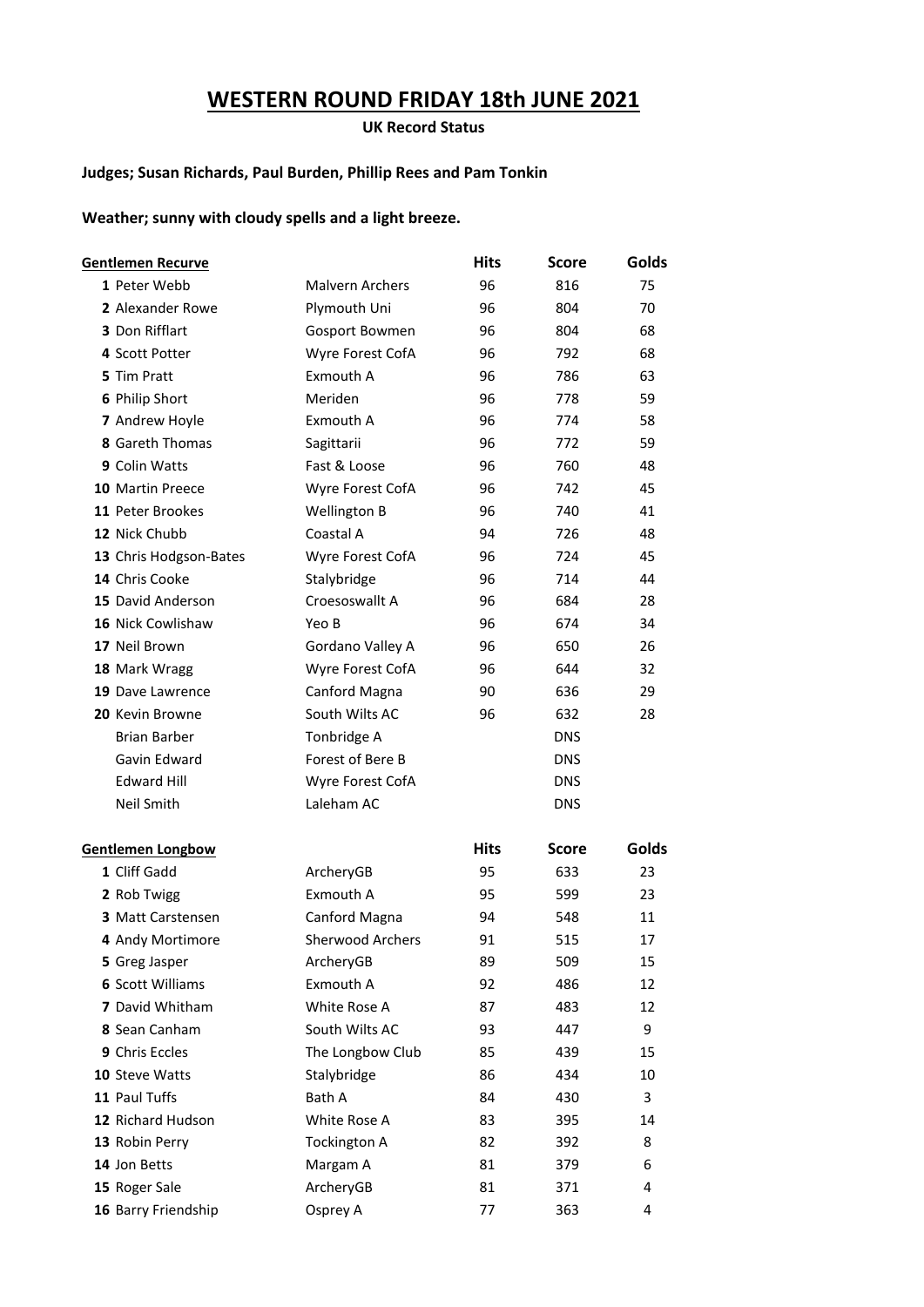| 17 Paul Hardy                         |         | <b>Atkins Archers</b>                   | 73          | 337          | 6              |   |
|---------------------------------------|---------|-----------------------------------------|-------------|--------------|----------------|---|
| 18 Bryan Wachs                        |         | Cheltenham A                            | 66          | 336          | 6              |   |
| 19 Ian Pearce                         |         | Deer Park A                             | 77          | 317          | 6              |   |
| 20 Neill Brown                        |         | L.A.O.F.A.C.                            | 68          | 314          | 5              |   |
| 21 John Gallop                        |         | <b>Burnham CoA</b>                      | 71          | 307          | 5              |   |
| 22 Keith Phelps                       |         | <b>B</b> of the Deans                   | 72          | 300          | 4              |   |
| 23 Nick Walker                        |         | <b>Atkins Archers</b>                   | 69          | 285          | 5              |   |
| 24 Christopher Quinn                  |         | Exeter CoA                              | 72          | 282          | 3              |   |
| 25 Peter Offin                        |         | <b>B</b> of Danesfield                  | 66          | 282          | 7              |   |
| 26 Richard Suter                      | Cleve A |                                         | 60          | 268          | 8              |   |
| 27 Robin Leveridge                    |         | Coastal A                               | 65          | 265          | 9              |   |
| 28 Alan Robinson                      |         | Minchinhampton                          | 63          | 263          | 5              |   |
| 29 Richard Downer                     |         | <b>RJD Archers</b>                      | 61          | 239          | $\overline{2}$ |   |
| 30 Jeff Parsons                       |         | Cheltenham A                            | 50          | 194          | 4              | * |
| John Bedford                          |         | Royal Tox                               |             | <b>DNS</b>   |                |   |
| Alan Smith                            |         | Newhaven AC                             |             | <b>DNS</b>   |                |   |
| <b>Gentlemen Compound Unlimited</b>   |         |                                         | <b>Hits</b> | <b>Score</b> | <b>Golds</b>   |   |
| 1 Paul Birch                          |         | Shenley & Loughton                      | 96          | 830          | 82             |   |
| 2 Andy Muggleton                      |         | Fast & Loose                            | 96          | 804          | 67             |   |
| Kevin Cassidy                         |         | Forest of Bere B                        |             | <b>DNS</b>   |                |   |
|                                       |         |                                         |             |              |                |   |
| <b>Gentlemen Barebow</b>              |         |                                         | <b>Hits</b> | <b>Score</b> | <b>Golds</b>   |   |
| 1 Alan Holder                         |         | Forest of Bere B                        | 96          | 704          | 34             |   |
| 2 Steven Lelliott                     |         | Osprey A                                | 96          | 676          | 30             |   |
| 3 Nigel Cam                           |         | Forest of Bere B                        | 95          | 587          | 22             |   |
| 4 Dave Slatter                        |         | Archers o.t. West                       | 93          | 581          | 25             |   |
| 5 Peter Hood                          |         | Newnham AC                              | 93          | 563          | 18             | * |
| <b>6</b> Laucon Drennan               |         | <b>Stratford A</b>                      | 77          | 351          | 7              |   |
| 7 Benedict Lindsey                    |         | Plymouth Uni                            | 83          | 325          | 4              |   |
| 8 David Eldridge                      |         | <b>Black Arrows FAC</b>                 | 60          | 232          | 3              |   |
| Daniel Allen                          |         | <b>Bognor Regis AC</b>                  |             | <b>DNS</b>   |                |   |
| <b>Ladies Recurve</b>                 |         |                                         | <b>Hits</b> | <b>Score</b> | Golds          |   |
| 1 Saira Chaudhry                      |         | Exeter CoA                              | 96          | 814          | 72             |   |
| 2 Karen Williams                      |         | Exmouth A                               | 96          | 772          | 57             |   |
| 3 Caroline Lawrence                   |         | Canford Magna                           | 96          | 748          | 49             |   |
| 3 Tammy Milsom                        |         | <b>Malvern Archers</b>                  | 96          | 748          | 49             |   |
| 5 Mollie James                        |         | Waterside A                             | 96          | 706          | 37             |   |
| <b>6</b> Alison Innes                 |         | Bournemouth AC                          | 96          | 702          | 36             |   |
| <b>7</b> Melissa Preece               |         | Wyre Forest CofA                        | 92          | 700          | 44             |   |
| 8 Lyn Anderson                        |         | Croesoswallt A                          | 96          | 690          | 36             | * |
| 9 Theresa Watts                       |         | Fast & Loose                            | 95          | 685          | 36             |   |
| 10 Ashley Slatter                     |         | Cardiff Uni                             | 94          | 540          | 20             |   |
|                                       |         |                                         |             |              |                |   |
| <b>Ladies Longbow</b>                 |         |                                         | Hits        | <b>Score</b> | Golds          |   |
| 1 Sheila Hudson<br>2 Carrie Mortimore |         | White Rose A<br><b>Sherwood Archers</b> | 96          | 672          | 33             |   |
|                                       |         |                                         | 94          | 550          | 14             |   |
| 3 Sophie Twigg                        |         | Exmouth A                               | 90          | 482          | 8              |   |
| 4 Hannah Porter                       |         | Coastal A                               | 88          | 472          | 7              |   |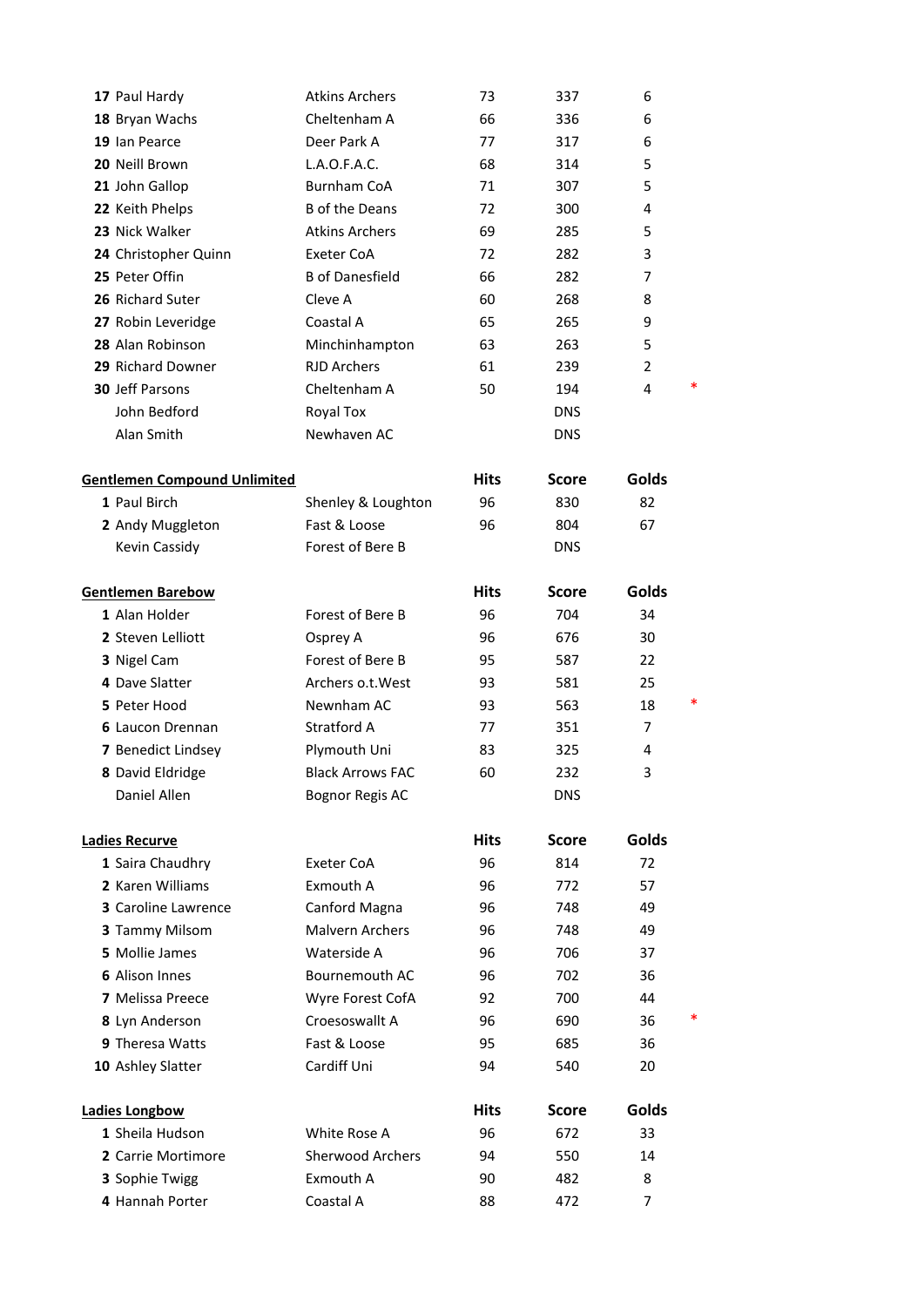|                       |                  |              | 7            |
|-----------------------|------------------|--------------|--------------|
| Coastal A             | 78               | 396          | 11           |
| South Wilts AC        | 80               | 358          | 5            |
| Supermarine B         | 73               | 333          | 9            |
| Atkins A              | 71               | 329          | $\ast$<br>5  |
| <b>B</b> of the Deans | 69               | 313          | 5            |
| <b>B</b> of the Tors  | 63               | 257          | 3            |
| Paignton A            | 61               | 243          | 4            |
| Minchinhampton        | 48               | 190          | 1            |
|                       | <b>Hits</b>      | <b>Score</b> | Golds        |
| Evesham AC            | 96               | 842          | 85           |
| <b>Adur Valley</b>    | 96               | 806          | 68           |
| <b>B</b> of Lychett   | 96               | 800          | 66           |
| Redhill A             | 96               | 792          | 63           |
| Mid Somerset B        | 96               | 706          | 55           |
| Coastal A             | 91               | 685          | 44           |
| Forest of Bere B      |                  | <b>DNS</b>   |              |
|                       | <b>Hits</b>      | <b>Score</b> | <b>Golds</b> |
| Exeter CoA            | 96               | 684          | 36           |
| L.A.O.F.A.C.          | 94               | 566          | 16           |
| Forest of Bere B      | 92               | 548          | 14           |
| Archers o.t. West     | 84               | 458          | 10           |
| Canford Magna         | 86               | 456          | 9            |
| Laleham AC            | 75               | 371          | 9            |
| Plymouth Uni          | 47               | 197          | 3            |
|                       | The Longbow Club | 76           | 398          |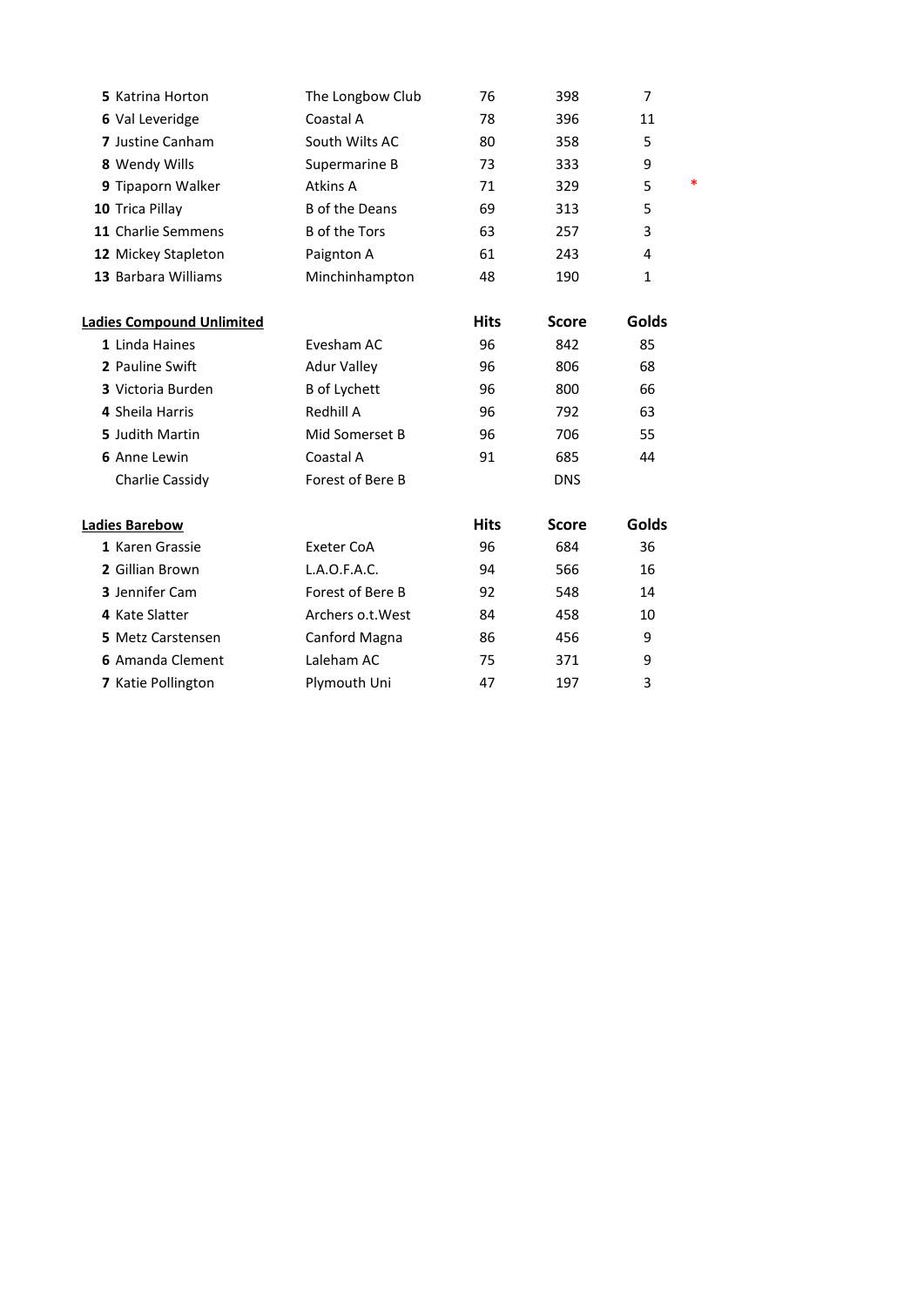#### **GRAND WESTERN ARCHERY SOCIETY CHAMPIONSHIPS**

#### **UK Record Status SATURDAY 19th & SUNDAY 20th JUNE 2021**

#### **Judges; Pam Tonkin, Declan Ashworth, Paul Burden, Phil Collins, Jane Cottee, John Cunningham, Kate Kelly & Nick Nicholson**

#### **Weather Sunday; Overcast with some light drizzle Weather Saturday; Warm and sunny with a light breeze**

#### **Double Double Long National**

|                          |                        | Saturday |                 |                 |             |            |       |                 | Sunday          |            |                        |    |     |                        | <b>Double</b> |
|--------------------------|------------------------|----------|-----------------|-----------------|-------------|------------|-------|-----------------|-----------------|------------|------------------------|----|-----|------------------------|---------------|
|                          |                        |          | AM              | PM              |             |            |       | AM              | PM              |            |                        |    |     |                        |               |
| <b>Gentlemen Recurve</b> |                        | v        | Long            | Reverse         | <b>Hits</b> | Score Gold |       | Long            | Reverse         |            | <b>Hits Score Gold</b> |    |     | <b>Hits Score Gold</b> |               |
|                          |                        |          | <b>National</b> | Long            |             |            |       | <b>National</b> | Long            |            |                        |    |     |                        |               |
|                          |                        |          | <b>UKRS</b>     | <b>National</b> |             |            |       | <b>UKRS</b>     | <b>National</b> |            |                        |    |     |                        |               |
| 1 Peter Webb             | <b>Malvern Archers</b> | $\vee$   | 567             | 592             | 143         | 1159       | 86    | 580             | 573             | 143        | 1153                   | 84 | 286 | 2312                   | 170           |
| 2 Alexander Rowe         | Plymouth Uni           |          | 564             | 568             | 144         | 1132       | 78    | 552             | 560             | 144        | 1112                   | 68 | 288 | 2244                   | 146           |
| 3 Mark Tottle            | <b>Puriton Gold</b>    |          | 544             | 564             | 144         | 1108       | 69    | 564             | 568             | 144        | 1132                   | 80 | 288 | 2240                   | 149           |
| 4 Lee Parsons            | B of Ina               |          | 548             | 560             | 144         | 1108       | 64    | 572             | 558             | 144        | 1130                   | 66 | 288 | 2238                   | 130           |
| 5 Don Rifflart           | <b>Gosport Bowmen</b>  | $\vee$   | 568             | 558             | 144         | 1126       | 77    | 520             | 527             | 143        | 1047                   | 53 | 287 | 2173                   | 130           |
| 6 Colin Watts            | Fast & Loose           |          | 540             | 548             | 144         | 1088       | 66    | 524             | 536             | 144        | 1060                   | 55 | 288 | 2148                   | 121           |
| 7 Tim Pratt              | Exmouth A              |          | 525             | 542             | 141         | 1067       | 60    | 551             | 525             | 142        | 1076                   | 62 | 283 | 2143                   | 122           |
| 8 Andrew Hoyle           | Exmouth A              |          | 544             | 540             | 144         | 1084       | 61    | 538             | 514             | 144        | 1052                   | 59 | 288 | 2136                   | 120           |
| 9 Patrick Wright         | <b>Hertford CoA</b>    | v        | 534             | 532             | 144         | 1066       | 56    | 525             | 518             | 143        | 1043                   | 59 | 287 | 2109                   | 115           |
| 10 Chris Cooke           | Stalybridge            | $\vee$   | 478             | 489             | 143         | 967        | 42    | 436             | 477             | 143        | 913                    | 29 | 286 | 1880                   | 71            |
| 11 John Neusinger        | <b>Wellington B</b>    |          | 432             | 441             | 143         | 873        | 28    | 425             | 498             | 143        | 923                    | 37 | 286 | 1796                   | 65            |
| 12 Neil Brown            | Gordano Valley A       |          | 409             | 397             | 136         | 806        | 32    | 390             | 361             | 135        | 751                    | 21 | 271 | 1557                   | 53            |
| 13 Jonathan Bennett      | Stalybridge            | v        | 319             | 358             | 123         | 677        | 11    | 417             | 339             | 138        | 756                    | 18 | 261 | 1433                   | 29            |
| <b>Tim Fleisig</b>       | Atkins A               | v        | 508             | 530             | 144         | 1038       | 45    |                 |                 | <b>DNS</b> |                        |    | 144 | 1038                   | 45            |
| <b>Scott Potter</b>      | Wyre Forest CofA       | $\vee$   | 482             | 522             | 144         | 1004       | 45    |                 |                 | <b>DNS</b> |                        |    | 144 | 1004                   | 45            |
| David Anderson           | Croesoswallt A         | $\vee$   | 404             | 376             | 136         | 780        | 24    |                 |                 | <b>DNS</b> |                        |    | 136 | 780                    | 24            |
| Mark Wragg               | Wyre Forest CofA       | $\vee$   | 319             | 426             | 129         | 745        | $19*$ |                 |                 | <b>DNS</b> |                        |    | 129 | 745                    | 19            |
| Peter Brookes            | Wellington B           |          |                 |                 | <b>DNS</b>  |            |       |                 |                 | <b>DNS</b> |                        |    |     | <b>DNS</b>             |               |
| Nick Chubb               | Coastal A              |          |                 |                 | <b>DNS</b>  |            |       |                 |                 | <b>DNS</b> |                        |    |     | <b>DNS</b>             |               |
| <b>Kevin Eades</b>       | <b>Puriton Gold</b>    |          |                 |                 | <b>DNS</b>  |            |       |                 |                 | <b>DNS</b> |                        |    |     | <b>DNS</b>             |               |
| <b>Edward Hill</b>       | Wyre Forest CofA       | $\vee$   |                 |                 | <b>DNS</b>  |            |       |                 |                 | <b>DNS</b> |                        |    |     | <b>DNS</b>             |               |
| Mark Smith               | Bath A                 |          |                 |                 | <b>DNS</b>  |            |       |                 |                 | <b>DNS</b> |                        |    |     | <b>DNS</b>             |               |

|                          |                         |        | Saturday                                     |                                          |            |                        | Sunday       |                                                     |                                          |            |                 | <b>Double</b>  |     |                        |                |
|--------------------------|-------------------------|--------|----------------------------------------------|------------------------------------------|------------|------------------------|--------------|-----------------------------------------------------|------------------------------------------|------------|-----------------|----------------|-----|------------------------|----------------|
| <b>Gentlemen Longbow</b> |                         | v      | AM<br>Long<br><b>National</b><br><b>UKRS</b> | PM<br>Reverse<br>Long<br><b>National</b> |            | <b>Hits Score Gold</b> |              | <b>AM</b><br>Long<br><b>National</b><br><b>UKRS</b> | PM<br>Reverse<br>Long<br><b>National</b> |            | Hits Score Gold |                |     | <b>Hits Score Gold</b> |                |
| 1 Rob Twigg              | Exmouth A               |        | 382                                          | 374                                      | 138        | 756                    | 17           | 391                                                 | 421                                      | 138        | 812             | 23             | 276 | 1568                   | 40             |
| 2 Cliff Gadd             | ArcheryGB               | V      | 418                                          | 362                                      | 136        | 780                    | $20**$       | 389                                                 | 365                                      | 138        | 754             | 21             | 274 | 1534                   | 41             |
| 3 Martin Bale            | Rivernook               | v      | 356                                          | 361                                      | 131        | 717                    | $16*$        | 332                                                 | 379                                      | 135        | 711             | 17             | 266 | 1428                   | 33             |
| 4 Andy Mortimore         | <b>Sherwood Archers</b> | v      | 290                                          | 295                                      | 125        | 585                    | 9            | 322                                                 | 287                                      | 123        | 609             | 14             | 248 | 1194                   | 23             |
| 5 Matt Carstensen        | Canford Magna           |        | 264                                          | 276                                      | 108        | 540                    | 20           | 304                                                 | 264                                      | 118        | 568             | 14             | 226 | 1108                   | 34             |
| <b>6 Scott Williams</b>  | Exmouth A               |        | 237                                          | 309                                      | 118        | 546                    | 10           | 231                                                 | 320                                      | 121        | 551             | 4              | 239 | 1097                   | 14             |
| 7 Greg Jasper            | ArcheryGB               | V      | 240                                          | 270                                      | 116        | 510                    | 9            | 284                                                 | 165                                      | 97         | 449             | 5              | 213 | 959                    | 14             |
| 8 Christopher Chopping   | Exmouth A               |        | 211                                          | 237                                      | 98         | 448                    | 9            | 229                                                 | 214                                      | 107        | 443             | 6              | 205 | 891                    | 15             |
| 9 Jon Betts              | Margam A                | V      | 214                                          | 221                                      | 113        | 435                    | 12           | 219                                                 | 221                                      | 100        | 440             | 7              | 213 | 875                    | 19             |
| 10 Steve Watts           | Stalybridge             | V      | 228                                          | 226                                      | 98         | 454                    | 9            | 224                                                 | 175                                      | 87         | 399             | 11             | 185 | 853                    | 20             |
| 11 Sean Canham           | South Wilts AC          |        | 248                                          | 178                                      | 102        | 426                    | 5            | 186                                                 | 197                                      | 83         | 383             | 7              | 185 | 809                    | 12             |
| 12 Chris Eccles          | The Longbow Club        | V      | 181                                          | 178                                      | 81         | 359                    | 8            | 207                                                 | 196                                      | 93         | 403             | 5              | 174 | 762                    | 13             |
| 13 Roger Sale            | ArcheryGB               | V      | 180                                          | 215                                      | 97         | 395                    | 5            | 175                                                 | 145                                      | 86         | 320             | 5              | 183 | 715                    | 10             |
| 14 Paul Tuffs            | Bath A                  |        | 160                                          | 172                                      | 86         | 332                    | 4            | 154                                                 | 205                                      | 85         | 359             | 9              | 171 | 691                    | 13             |
| 15 Peter Offin           | <b>B</b> of Danesfield  |        | 134                                          | 167                                      | 77         | 301                    | 4            | 143                                                 | 210                                      | 91         | 353             | 3              | 168 | 654                    | $\overline{7}$ |
| 16 Christopher Quinn     | <b>Exeter CoA</b>       |        | 155                                          | 162                                      | 81         | 317                    | 7            | 142                                                 | 184                                      | 80         | 326             | 6              | 161 | 643                    | 13             |
| 17 Peter Hood            | Newnham AC              | $\vee$ | 129                                          | 136                                      | 57         | 265                    | 6            | 142                                                 | 135                                      | 65         | 277             | 5              | 122 | 542                    | 11             |
| 18 Michael Yeates        | Bowmen of Lychett       |        | 133                                          | 101                                      | 64         | 234                    | 1            | 133                                                 | 155                                      | 68         | 288             | 4              | 132 | 522                    | 5              |
| 19 Mike Beare            | Osprey A                |        | 135                                          | 116                                      | 61         | 251                    | 5            | 116                                                 | 130                                      | 60         | 246             | 5              | 121 | 497                    | 10             |
| 20 Alan Robinson         | Minchinhampton          |        | 92                                           | 134                                      | 54         | 226                    | 8            | 156                                                 | 114                                      | 66         | 270             | 8              | 120 | 496                    | 16             |
| 21 John Gallop           | <b>Burnham CoA</b>      |        | 134                                          | 77                                       | 61         | 211                    | 3            | 160                                                 | 108                                      | 58         | 268             | 2              | 119 | 479                    | 5              |
| 22 Keith Phelps          | <b>B</b> of the Deans   |        | 127                                          | 138                                      | 63         | 265                    | 4            | 108                                                 | 104                                      | 58         | 212             | $\overline{2}$ | 121 | 477                    | 6              |
| 23 Tony Davis            | <b>Bowflights</b>       | ٧      | 145                                          | 133                                      | 60         | 278                    | 4            | 94                                                  | 101                                      | 47         | 195             | 5              | 107 | 473                    | 9              |
| David Whitham            | White Rose A            | V      | 227                                          | 192                                      | 97         | 419                    | 7            |                                                     |                                          |            | Saturday Only   |                | 97  | 419                    | $\overline{7}$ |
| 24 Albert Kirk           | Bowflight's AC          | $\vee$ | 121                                          | 63                                       | 50         | 184                    | 0            | 90                                                  | 70                                       | 40         | 160             | 2              | 90  | 344                    | $\overline{2}$ |
| Robin Perry              | <b>Tockington A</b>     |        | 163                                          | 142                                      | 77         | 305                    | 3            |                                                     |                                          | <b>DNS</b> |                 |                | 77  | 305                    | 3              |
| Jeff Parsons             | Cheltenham A            |        | 45                                           | 54                                       | 35         | 99                     | $\mathbf{1}$ |                                                     |                                          | <b>DNS</b> |                 |                | 35  | 99                     | $\mathbf{1}$   |
| <b>Barry Gingell</b>     | Gordano Valley A        |        |                                              |                                          | <b>DNS</b> |                        |              |                                                     |                                          | <b>DNS</b> |                 |                |     | <b>DNS</b>             |                |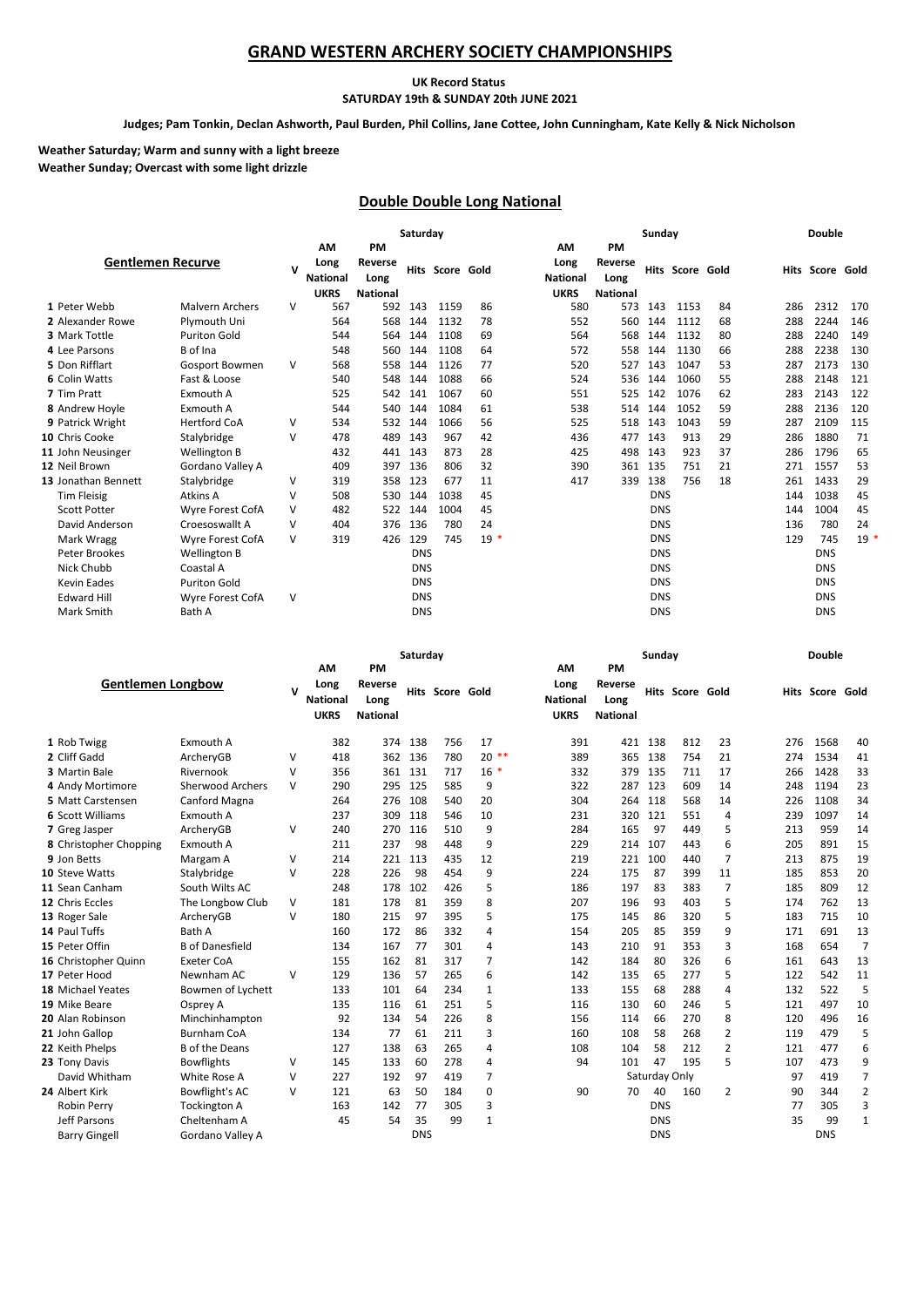|                                 |                         |        |                                 |                                    | Saturday    |                        |     |                                        |                                    | Sunday        |                        |               |     | <b>Double</b>          |          |
|---------------------------------|-------------------------|--------|---------------------------------|------------------------------------|-------------|------------------------|-----|----------------------------------------|------------------------------------|---------------|------------------------|---------------|-----|------------------------|----------|
|                                 |                         |        | AΜ                              | PМ                                 |             |                        |     | ΑМ                                     | PM                                 |               |                        |               |     |                        |          |
| <b>Gentlemen Compound</b>       |                         | v      | Long<br>National<br><b>UKRS</b> | Reverse<br>Long<br><b>National</b> |             | <b>Hits Score Gold</b> |     | Long<br><b>National</b><br><b>UKRS</b> | Reverse<br>Long<br><b>National</b> |               | <b>Hits Score Gold</b> |               |     | <b>Hits Score Gold</b> |          |
| 1 Liam Goodes                   | Burnham CoA             |        | 631                             | 638                                | 143         | 1269                   | 134 | 629                                    | 634                                | 143           | 1263                   | 131           | 286 | 2532                   | 265      |
| 2 Paul Atkins                   | B of Hatch              |        | 610                             | 608                                | 144         | 1218                   | 108 | 616                                    | 584                                | 142           | 1200                   | 104           | 286 | 2418                   | 212      |
| 3 Chris Hole                    | Burnham CoA             |        | 602                             | 608                                | 144         | 1210                   | 101 | 596                                    | 604                                | 144           | 1200                   | 98            | 288 | 2410                   | 199      |
| 4 Paul Birch                    |                         | V      | 602                             | 614                                | 144         | 1216                   | 107 | 580                                    | 596                                | 144           | 1176                   | 90            | 288 | 2392                   | 197      |
|                                 | Shenley & Loughton      |        |                                 |                                    |             |                        |     |                                        |                                    |               |                        |               |     |                        |          |
| 5 George Pengelly               | Wells City A            |        | 606                             | 592                                | 144         | 1198                   | 98  | 580                                    | 566                                | 144           | 1146                   | 78            | 288 | 2344                   | 176      |
| <b>6 Ken Knowles</b>            | Yeo B                   |        | 482                             | 515                                | 141         | 997                    | 43  | 521                                    | 550                                | 141           | 1071                   | 63            | 282 | 2068                   | 106      |
| 7 Ian Chambers                  | <b>Fosse CoA</b>        | V      | 443                             | 494                                | 141         | 937                    | 37  | 495                                    | 468                                | 143           | 963                    | 44            | 284 | 1900                   | 81       |
| <b>Tony Newland</b>             | Royal Tox               |        | 616                             | 585                                | 143         | 1201                   | 119 |                                        |                                    | <b>DNS</b>    |                        |               | 143 | 1201                   | 119      |
| Kevin Cassidy                   | Forest of Bere B        | V      |                                 |                                    | <b>DNS</b>  |                        |     |                                        |                                    | <b>DNS</b>    |                        |               |     | <b>DNS</b>             |          |
| Andy Muggleton                  | Fast & Loose            |        |                                 |                                    | <b>DNS</b>  |                        |     |                                        |                                    | <b>DNS</b>    |                        |               |     | <b>DNS</b>             |          |
| Rikki Teml                      | <b>Tockington A</b>     |        |                                 |                                    | <b>DNS</b>  |                        |     |                                        |                                    | <b>DNS</b>    |                        |               |     | <b>DNS</b>             |          |
|                                 |                         |        |                                 |                                    | Saturday    |                        |     |                                        |                                    | Sunday        |                        |               |     | Double                 |          |
|                                 |                         |        | ΑМ                              | PM                                 |             |                        |     | ΑМ                                     | PM                                 |               |                        |               |     |                        |          |
| <b>Gentlemen Barebow</b>        |                         | v      | Long                            | Reverse                            |             | <b>Hits Score Gold</b> |     | Long                                   | Reverse                            |               | <b>Hits Score Gold</b> |               |     | Hits Score Gold        |          |
|                                 |                         |        | <b>National</b>                 | Long                               |             |                        |     | <b>National</b>                        | Long                               |               |                        |               |     |                        |          |
|                                 |                         |        | <b>UKRS</b>                     | <b>National</b>                    |             |                        |     | <b>UKRS</b>                            | <b>National</b>                    |               |                        |               |     |                        |          |
| 1 Alan Holder                   | Forest of Bere B        | v      | 452                             | 420                                | 140         | 872                    | 35  | 439                                    |                                    | 381 140       | 820                    | 25            | 280 | 1692                   | 60       |
| 2 Steve Fowler                  | <b>Exeter CoA</b>       |        | 405                             | 402                                | 139         | 807                    | 23  | 379                                    | 426                                | 135           | 805                    | 27            | 274 | 1612                   | 50       |
| 3 Ian Bailey                    | <b>B</b> of Danesfield  |        | 371                             | 424                                | 139         | 795                    | 24  | 352                                    | 422                                | 142           | 774                    | 20            | 281 | 1569                   | 44       |
| 4 Steven Lelliott               | Osprey A                |        | 421                             | 347                                | 138         | 768                    | 19  | 378                                    | 354                                | 136           | 732                    | 25            | 274 | 1500                   | 44       |
| 5 Nigel Cam                     | Forest of Bere B        | V      | 346                             | 365                                | 137         | 711                    | 19  | 359                                    | 379                                | 130           | 738                    | 21            | 267 | 1449                   | 40       |
|                                 |                         | V      |                                 |                                    |             |                        |     |                                        |                                    |               |                        |               |     |                        |          |
| 6 Marc Hache                    | Droitwich AS            |        | 336                             | 325                                | 119         | 661                    | 18  | 406                                    | 208                                | 124           | 614                    | 15            | 243 | 1275                   | 33       |
| Ali Farmer                      | <b>Tockington A</b>     |        | 362                             | 350                                | 130         | 712                    | 15  |                                        |                                    | <b>DNS</b>    |                        |               | 130 | 712                    | 15       |
|                                 |                         |        |                                 |                                    | Saturday    |                        |     |                                        |                                    | Sunday        |                        |               |     | <b>Double</b>          |          |
|                                 |                         |        | AМ                              | PM                                 |             |                        |     | ΑМ                                     | PM                                 |               |                        |               |     |                        |          |
| <b>Ladies Longbow</b>           |                         |        | Long                            | Reverse                            |             |                        |     | Long                                   | Reverse                            |               |                        |               |     |                        |          |
|                                 |                         | v      | <b>National</b>                 | Long                               |             | <b>Hits Score Gold</b> |     | <b>National</b>                        | Long                               |               | <b>Hits Score Gold</b> |               |     | <b>Hits Score Gold</b> |          |
|                                 |                         |        | <b>UKRS</b>                     | <b>National</b>                    |             |                        |     | <b>UKRS</b>                            | <b>National</b>                    |               |                        |               |     |                        |          |
| 1 Carrie Mortimore              | <b>Sherwood Archers</b> | V      | 299                             |                                    | 313 124     | 612                    | 13  | 310                                    | 300                                | 128           | 610                    | 12            | 252 | 1222                   | 25       |
| Sheila Hudson                   | White Rose A            | V      |                                 |                                    | Sunday Only |                        |     | 408                                    | 334                                | 134           | 742                    | $21**$        | 134 | 742                    | 21       |
|                                 |                         |        |                                 |                                    | Saturday    |                        |     | <b>Double Double National</b>          |                                    | Sunday        |                        |               |     | Double                 |          |
|                                 |                         |        |                                 |                                    |             |                        |     |                                        |                                    |               |                        |               |     |                        |          |
|                                 |                         |        |                                 |                                    |             |                        |     |                                        |                                    |               |                        |               |     |                        |          |
| <b>Gentlemen Recurve</b>        |                         |        | ΑМ                              | PM                                 |             |                        |     | ΑМ                                     | PM                                 |               |                        |               |     |                        |          |
|                                 |                         |        | V National                      | Reverse Hits Score Gold            |             |                        |     | National                               | Reverse Hits Score Gold            |               |                        |               |     | <b>Hits Score Gold</b> |          |
|                                 |                         |        | <b>UKRS</b>                     | <b>National</b>                    |             |                        |     | <b>UKRS</b>                            | <b>National</b>                    |               |                        |               |     |                        |          |
| 1 Steve Walker                  | Bath A                  |        | 325                             |                                    | 270 119     | 595                    | 16  | 219                                    |                                    | 338 111       | 557                    | 8             | 230 | 1152                   | 24       |
| <b>Philip Short</b>             | Meriden                 | $\vee$ |                                 |                                    | Sunday Only |                        |     | 570                                    | 552                                | 144           | 1122                   | 71            | 144 | 1122                   | 71       |
| Phillip Smith                   | <b>B</b> of Hatch       |        | 455                             |                                    | 440 143     | 895                    | 34  |                                        |                                    | <b>DNS</b>    |                        |               | 143 | 895                    | 34       |
| Neil Smith                      | Laleham AC              | ٧      |                                 |                                    | Sunday Only |                        |     |                                        |                                    | <b>DNS</b>    |                        |               |     | <b>DNS</b>             |          |
|                                 |                         |        |                                 |                                    | Saturday    |                        |     |                                        |                                    | Sunday        |                        |               |     | <b>Double</b>          |          |
|                                 |                         |        | AΜ                              | PM                                 |             |                        |     | AM                                     | PM                                 |               |                        |               |     |                        |          |
| <b>Gentlemen Longbow</b>        |                         |        | V National                      | Reverse Hits Score Gold            |             |                        |     | <b>National</b>                        | Reverse Hits Score Gold            |               |                        |               |     | <b>Hits Score Gold</b> |          |
|                                 |                         |        | <b>UKRS</b>                     | <b>National</b>                    |             |                        |     | <b>UKRS</b>                            | <b>National</b>                    |               |                        |               |     |                        |          |
| David Whitham                   | White Rose A            | $\vee$ |                                 |                                    | Sunday Only |                        |     | 305                                    | 290                                | 123           | 595                    | 12 DDN        | 123 | 595                    | 12       |
| 1 Bryan Wachs                   | Cheltenham A            |        | 129                             | 86                                 | 55          | 215                    | 6   | 89                                     | 128                                | 57            | 217                    | 3             | 112 | 432                    | 9        |
| <b>Philip Short</b>             | Meriden                 | V      | 229                             | 253                                | 104         | 482                    | 9   |                                        |                                    | Saturday Only |                        |               | 104 | 482                    | 9        |
|                                 |                         |        |                                 |                                    | <b>DNS</b>  |                        |     |                                        |                                    | DNS           |                        |               |     | <b>DNS</b>             |          |
| Paul Hardy                      | <b>Atkins Archers</b>   | V      |                                 |                                    |             |                        |     |                                        |                                    |               |                        |               |     |                        |          |
| Nick Walker                     | <b>Atkins Archers</b>   | V      |                                 |                                    | Sunday Only |                        |     |                                        |                                    | <b>DNS</b>    |                        |               |     | <b>DNS</b>             |          |
|                                 |                         |        |                                 | $\Omega$                           |             |                        |     |                                        | 0                                  |               |                        |               |     |                        |          |
|                                 |                         |        |                                 |                                    | Saturday    |                        |     |                                        |                                    | Sunday        |                        |               |     | <b>Double</b>          |          |
| <b>Gentlemen Barebow</b>        |                         |        | ΑМ                              | PM                                 |             |                        |     | ΑМ                                     | ΡM                                 |               |                        |               |     |                        |          |
|                                 |                         |        | V National                      | Reverse Hits Score Gold            |             |                        |     | National                               | Reverse Hits Score Gold            |               |                        |               |     | <b>Hits Score Gold</b> |          |
|                                 |                         |        | <b>UKRS</b>                     | <b>National</b>                    |             |                        |     | <b>UKRS</b>                            | <b>National</b>                    |               |                        |               |     |                        |          |
| 1 Phillip Rees                  | <b>Exeter CoA</b>       |        | 437                             |                                    | 388 139     | 825                    | 26  | 395                                    | 369                                | 134           | 764                    | 22            | 273 | 1589                   | 48       |
| 2 Robert Damen                  | Laleham AC              | V      | 64                              | 85                                 | 41          | 149                    | 2   | 136                                    | 76                                 | 62            | 212                    | 5             | 103 | 361                    | 7        |
|                                 |                         |        |                                 |                                    |             |                        |     |                                        |                                    |               |                        |               |     |                        |          |
|                                 |                         |        | ΑМ                              | PM                                 | Saturday    |                        |     | ΑМ                                     | PM                                 | Sunday        |                        |               |     | Double                 |          |
| Ladies Recurve                  |                         |        | V National                      | Reverse                            |             | <b>Hits Score Gold</b> |     | National                               | Reverse Hits Score Gold            |               |                        |               |     | Hits Score Gold        |          |
|                                 |                         |        | <b>UKRS</b>                     | <b>National</b>                    |             |                        |     | <b>UKRS</b>                            | <b>National</b>                    |               |                        |               |     |                        |          |
|                                 | Exeter CoA              |        | 584                             | 598                                | 144         | 1182                   | 92  | 592                                    | 590                                | 144           | 1182                   | 91            | 288 | 2364                   | 183      |
| 1 Saira Chaudhry                |                         |        |                                 |                                    |             |                        |     |                                        |                                    |               |                        |               |     |                        |          |
| 2 Julie Sharkey                 | Stalybridge             | ٧      | 584                             | 590                                | 144         | 1174                   | 89  | 584                                    | 596                                | 144           | 1180                   | 92            | 288 | 2354                   | 181      |
| 3 Karen Williams                | Exmouth A               |        | 572                             | 570                                | 144         | 1142                   | 77  | 588                                    | 578                                | 144           | 1166                   | 86            | 288 | 2308                   | 163      |
| 4 Vikki Gallop                  | <b>B</b> of Hatch       |        | 532                             | 608                                | 144         | 1140                   | 81  | 600                                    | 564                                | 144           | 1164                   | 92            | 288 | 2304                   | 173      |
| 5 Jill Newland                  | ArcheryGB               |        | 574                             | 576                                | 144         | 1150                   | 79  | 568                                    | 578                                | 144           | 1146                   | 75            | 288 | 2296                   | 154      |
| <b>6 Tammy Milsom</b>           | Malvern Archers         | V      | 572                             | 580                                | 144         | 1152                   | 84  | 578                                    | 550                                | 144           | 1128                   | 78            | 288 | 2280                   | 162      |
| 7 Mollie James                  | Waterside A             | V      | 526                             | 568                                | 144         | 1094                   | 65  | 524                                    | 550                                | 144           | 1074                   | 54            | 288 | 2168                   | 119      |
| 8 Karen Parsons                 | B of Ina                |        | 496                             | 512                                | 142         | 1008                   | 46  | 512                                    | 508                                | 144           | 1020                   | 50            | 286 | 2028                   | 96       |
| Melissa Preece                  | Wyre Forest CofA        | V      | 537                             | 521                                | 140         | 1058                   | 59  | 524                                    | 0                                  | 72            | 524                    | 27 Retd 6 doz | 212 | 1582                   | 86       |
| Gemma Underwood<br>Lyn Anderson | Royal Tox               | V      | 496                             | 500                                | 144         | 996                    | 33  | 454                                    | 0                                  | 72            | 454                    | 9 Retd 6 doz  | 216 | 1450                   | 42<br>68 |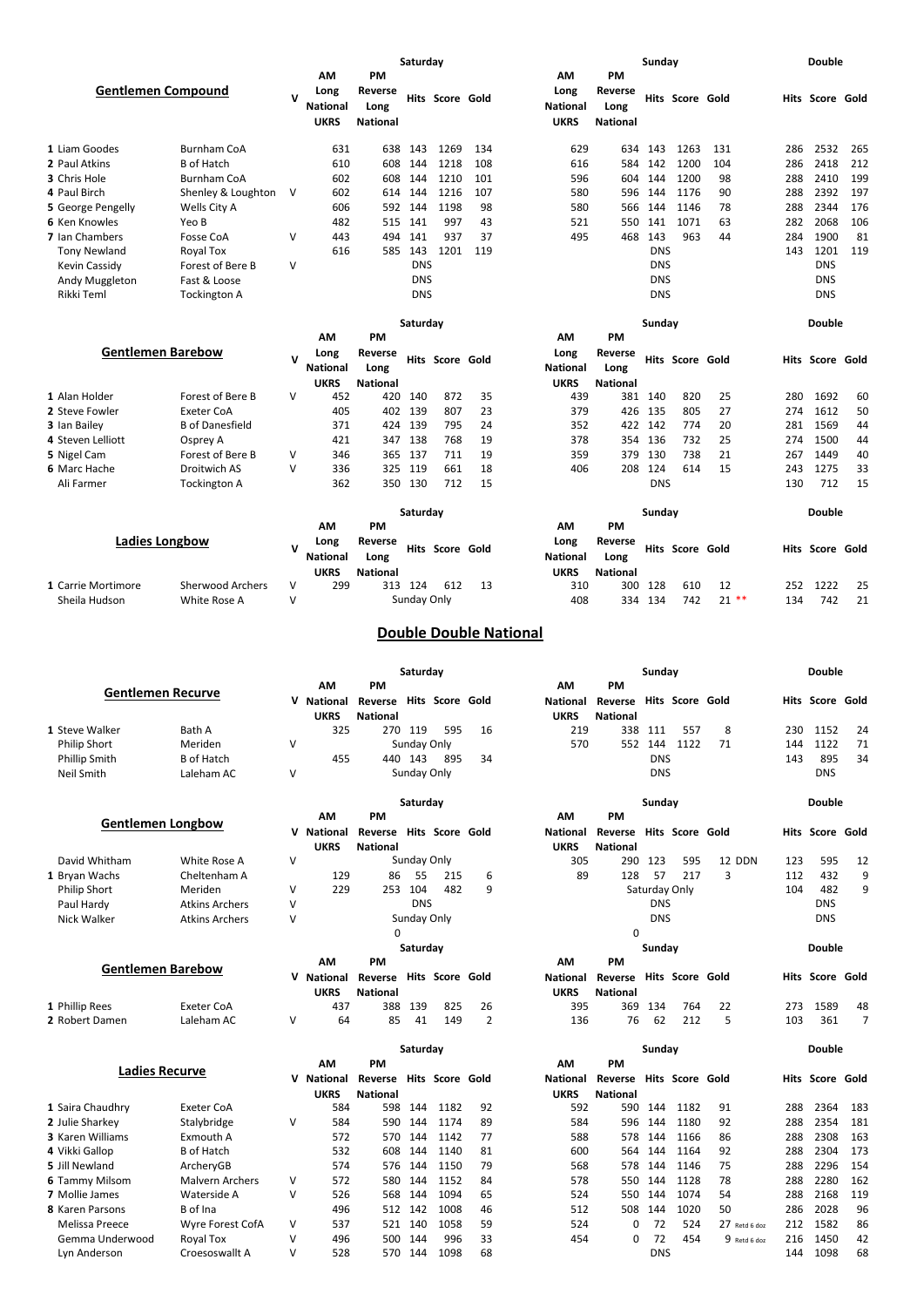| Hannah Wells           | Burnham CoA           |   | 532             | 500             | 144         | 1032       | 57     |                 |                 |            | Saturday Only     |      | 144 | 1032                   | 57 |
|------------------------|-----------------------|---|-----------------|-----------------|-------------|------------|--------|-----------------|-----------------|------------|-------------------|------|-----|------------------------|----|
| Theresa Watts          | Fast & Loose          |   | 510             | 518             | 144         | 1028       | 46     |                 |                 | <b>DNS</b> |                   |      | 144 | 1028                   | 46 |
|                        |                       |   |                 |                 | Saturday    |            |        |                 |                 | Sunday     |                   |      |     | <b>Double</b>          |    |
|                        |                       |   | <b>AM</b>       | <b>PM</b>       |             |            |        | <b>AM</b>       | <b>PM</b>       |            |                   |      |     |                        |    |
|                        | Ladies Longbow        | v | <b>National</b> | Reverse         | Hits        | Score Gold |        | <b>National</b> | Reverse         |            | <b>Hits</b> Score | Gold |     | <b>Hits Score Gold</b> |    |
|                        |                       |   | <b>UKRS</b>     | <b>National</b> |             |            |        | <b>UKRS</b>     | <b>National</b> |            |                   |      |     |                        |    |
| 1 Sophie Twigg         | Exmouth A             |   | 300             | 332             | 128         | 632        | $15*$  | 296             | 347             | 133        | 643               | 13   | 261 | 1275                   | 28 |
| 2 Katrina Horton       | The Longbow Club      | v | 320             | 284             | 122         | 604        | 17     | 342             | 256             | 130        | 598               | 12   | 252 | 1202                   | 29 |
| <b>3 Hannah Porter</b> | Coastal A             |   | 272             | 333             | 123         | 605        | 8      | 291             | 297             | 122        | 588               | 13   | 245 | 1193                   | 21 |
| Sheila Hudson          | White Rose A          | V | 462             | 471             | 143         | 933        | 36     |                 |                 |            | Saturday Only     |      | 143 | 933                    | 36 |
| 4 Justine Canham       | South Wilts AC        |   | 234             | 215             | 105         | 449        | 2      | 241             | 183             | 94         | 424               | 8    | 199 | 873                    | 10 |
| 5 Trica Pillay         | <b>B</b> of the Deans |   | 227             | 223             | 98          | 450        | $7*$   | 220             | 202             | 98         | 422               | $8*$ | 196 | 872                    | 15 |
| 6 Emma Martyn          | <b>B</b> of the Tors  |   | 189             | 200             | 91          | 389        | 8      | 237             | 157             | 100        | 394               | 5    | 191 | 783                    | 13 |
| 7 Mavis Reynolds       | Cheltenham A          |   | 159             | 208             | 87          | 367        | 5      | 180             | 184             | 90         | 364               | 6    | 177 | 731                    | 11 |
| 8 Mickey Stapleton     | Paignton A            |   | 145             | 117             | 68          | 262        | ∗<br>6 | 225             | 206             | 89         | 431               | 11   | 157 | 693                    | 17 |
| 9 Barbara Williams     | Minchinhampton        |   | 145             | 63              | 74          | 208        | 5      | 193             | 125             | 86         | 318               | 7    | 160 | 526                    | 12 |
| 10 April Kirk          | Bowflight's AC        | V | 87              | 161             | 62          | 248        | $2*$   | 95              | 123             | 58         | 218               | 4    | 120 | 466                    | Е  |
| Harriet Rutledge       | <b>Atkins Archers</b> | V | 177             | 174             | 91          | 351        | $5*$   |                 |                 | <b>DNS</b> |                   |      | 91  | 351                    |    |
| June Gaydon            | ArcheryGB             |   | 135             | 107             | 56          | 242        | 3      |                 |                 | <b>DNS</b> |                   |      | 56  | 242                    |    |
| Ann Fleisig            | <b>Atkins Archers</b> | V | 135             | 61              | 50          | 196        | 3      |                 |                 | <b>DNS</b> |                   |      | 50  | 196                    |    |
| <b>Tipaporn Walker</b> | Atkins A              | V |                 |                 | Sunday Only |            |        |                 |                 | <b>DNS</b> |                   |      | 0   | 0                      |    |

|                          |                     |   |            |                 | Saturday |                        |               | Sunday      |                         |            |      |     | <b>Double</b> |                 |     |
|--------------------------|---------------------|---|------------|-----------------|----------|------------------------|---------------|-------------|-------------------------|------------|------|-----|---------------|-----------------|-----|
|                          | Ladies Compound     |   | AM         | <b>PM</b>       |          |                        |               | ΑM          | PM                      |            |      |     |               |                 |     |
|                          |                     |   | V National | Reverse         |          | <b>Hits Score Gold</b> |               | National    | Reverse Hits Score Gold |            |      |     |               | Hits Score Gold |     |
|                          |                     |   | UKRS       | <b>National</b> |          |                        |               | <b>UKRS</b> | <b>National</b>         |            |      |     |               |                 |     |
| 1 Mary Smith             | B of Hatch          |   | 606        | 616             | 144      | 1222                   | 108           | 606         | 598                     | 144        | 1204 | 103 | 288           | 2426            | 211 |
| 2 Judith Martin          | Mid Somerset B      |   | 596        | 608             | 144      | 1204                   | 102           | 596         | 580                     | 144        | 1176 | -89 | 288           | 2380            | 191 |
| <b>3</b> Victoria Burden | <b>B</b> of Lychett |   | 577        | 596             | 143      | 1173                   | 91            | 582         | 538                     | 144        | 1120 | 73  | 287           | 2293            | 164 |
| 4 Anne Lewin             | Coastal A           |   | 562        |                 | 531 141  | 1093                   | 74            | 496         | 483                     | 133        | 979  | 51  | 274           | 2072            | 125 |
| Debbie Teml              | Tockington A        |   | 598        | 598             | 144      | 1196                   | 97            |             |                         | <b>DNS</b> |      |     | 144           | 1196            | 97  |
| Charlie Cassidy          | Forest of Bere B    | v | 562        | 288             | 108      | 850                    | 55 Retd 9 doz |             |                         | <b>DNS</b> |      |     | 108           | 850             | 55  |

|                    |                |                        |   |            |                 | Saturday |                        |                |          |                 | Sundav     |                 |    |     | <b>Double</b>   |    |
|--------------------|----------------|------------------------|---|------------|-----------------|----------|------------------------|----------------|----------|-----------------|------------|-----------------|----|-----|-----------------|----|
|                    | Ladies Barebow |                        |   | AM         | <b>PM</b>       |          |                        |                | AМ       | PM              |            |                 |    |     |                 |    |
|                    |                |                        |   | V National | Reverse         |          | <b>Hits Score Gold</b> |                | National | Reverse         |            | Hits Score Gold |    |     | Hits Score Gold |    |
|                    |                |                        |   | UKRS       | <b>National</b> |          |                        |                | UKRS     | <b>National</b> |            |                 |    |     |                 |    |
| 1 Karen Grassie    |                | Exeter CoA             |   | 498        | 477             | 143      | 975                    | $41*$          | 478      | 534             | 144        | 1012            | 52 | 287 | 1987            | 93 |
| 2 Charlotte Bailey |                | <b>B</b> of Danesfield |   | 494        | 481             | - 143    | 975                    | 42             | 401      | 422             | 143        | 823             | 27 | 286 | 1798            | 69 |
| 3 Jennifer Cam     |                | Forest of Bere B       | v | 402        | 434             | 140      | 836                    | 29             | 383      | 375             | 138        | 758             | 24 | 278 | 1594            | 53 |
| 4 Metz Carstensen  |                | Canford Magna          |   | 347        |                 | 354 123  | 701                    | 12             | 347      | 307             | 132        | 654             | 13 | 255 | 1355            | 25 |
| Amanda Clement     |                | Laleham AC             | v | 267        |                 | 322 123  | 589                    | 10             |          |                 |            | Saturday Only   |    | 123 | 589             | 10 |
| Frances Smith      |                | <b>Bowflights</b>      | ٧ | 200        | 124             | 76       | 324                    | $\overline{4}$ |          |                 | <b>DNS</b> |                 |    | 76  | 324             | 4  |

**\*** Score checked and corrected by TO

**\*\*** UK Record, subject to ratification

#### **Yet again we had a few UK Records broken at Dunster (subject to ratification)**

| <b>Longbow Ladies Albion</b>        |
|-------------------------------------|
| <b>Longbow Ladies Western</b>       |
| <b>Longbow Ladies Long National</b> |
| <b>Longbow Gents Long National</b>  |
|                                     |

**Congratulations to you both!**